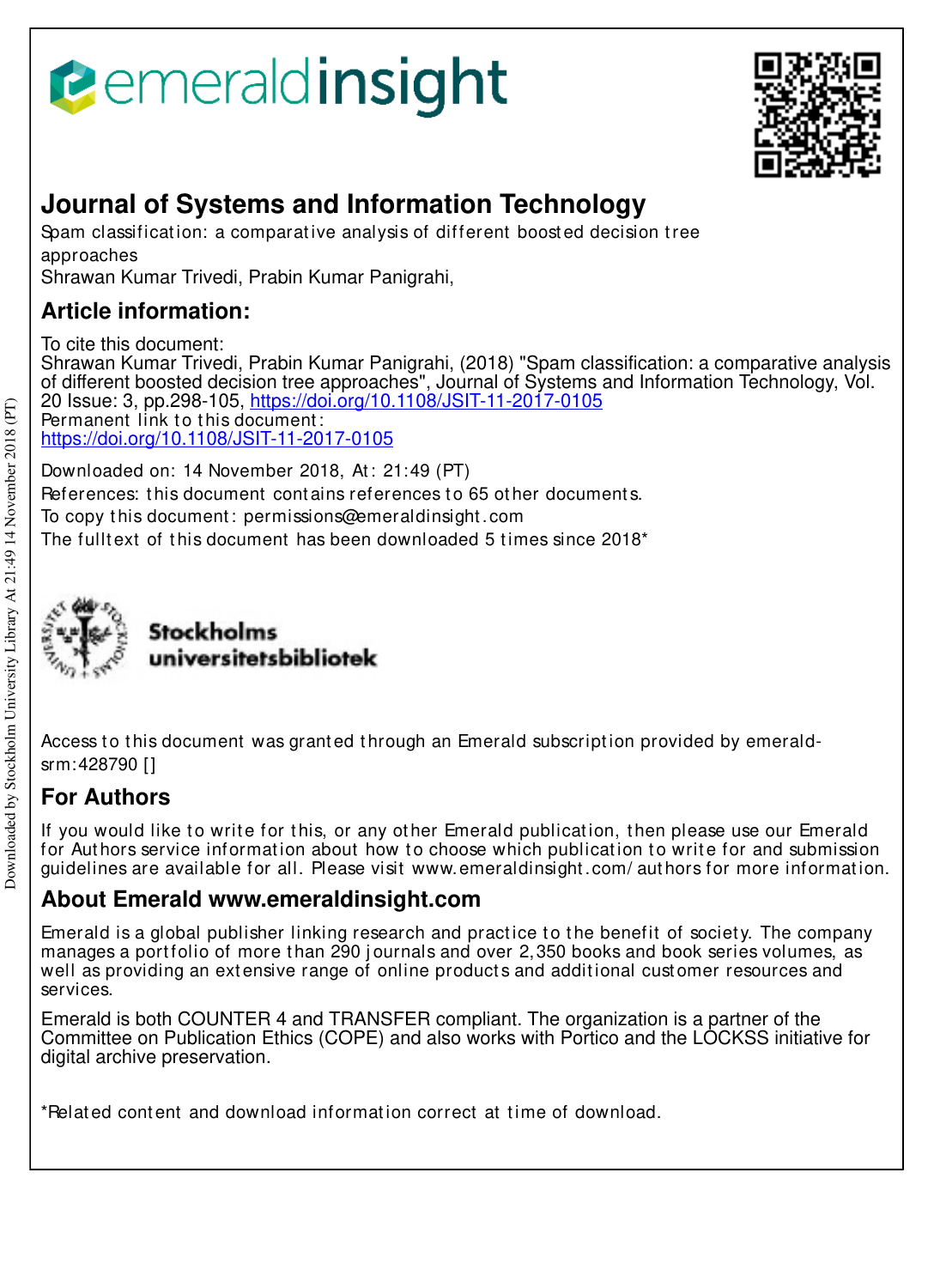**ISIT** 20,3

298

Received 2 November 2017 Revised 9 March 2018 15 March 2018 21 March 2018

24 May 2018 Accepted 26 July 2018

## Spam classification: a comparative analysis of different boosted decision tree approaches

Shrawan Kumar Trivedi *Indian Institute of Management Sirmaur, Sirmaur, India, and*

Prabin Kumar Panigrahi *Indian Institute of Management Indore, Indore, India*

#### Abstract

Purpose – Email spam classification is now becoming a challenging area in the domain of text classification. Precise and robust classifiers are not only judged by classification accuracy but also by sensitivity (correctly classified legitimate emails) and specificity (correctly classified unsolicited emails) towards the accurate classification, captured by both false positive and false negative rates. This paper aims to present a comparative study between various decision tree classifiers (such as AD tree, decision stump and REP tree) with/without different boosting algorithms (bagging, boosting with re-sample and AdaBoost).

Design/methodology/approach – Artificial intelligence and text mining approaches have been incorporated in this study. Each decision tree classifier in this study is tested on informative words/features selected from the two publically available data sets (SpamAssassin and LingSpam) using a greedy step-wise feature search method.

Findings – Outcomes of this study show that without boosting, the REP tree provides high performance accuracy with the AD tree ranking as the second-best performer. Decision stump is found to be the underperforming classifier of this study. However, with boosting, the combination of REP tree and AdaBoost compares favourably with other classification models. If the metrics false positive rate and performance accuracy are taken together, AD tree and REP tree with AdaBoost were both found to carry out an effective classification task. Greedy stepwise has proven its worth in this study by selecting a subset of valuable features to identify the correct class of emails.

Research limitations/implications – This research is focussed on the classification of those email spams that are written in the English language only. The proposed models work with content (words/ features) of email data that is mostly found in the body of the mail. Image spam has not been included in this study. Other messages such as short message service or multi-media messaging service were not included in this study.

Practical implications – In this research, a boosted decision tree approach has been proposed and used to classify email spam and ham files; this is found to be a highly effective approach in comparison with other state-of-the-art modes used in other studies. This classifier may be tested for different applications and may provide new insights for developers and researchers.

**Originality/value** – A comparison of decision tree classifiers with/without ensemble has been presented for spam classification.

Keywords Adaboost, Bagging, Boosting, Decision tree classifiers, Greedy stepwise feature search

Paper type Research paper

#### 1. Introduction

The business environment in the modern day world is highly competitive with little scope for complacency. In the context of an open system of communications, the exchange and sharing of information has become indispensable for organisations. A seamless exchange of information amongst organisations leads to better understanding and value creation. At the



Journal of Systems and Information Technology Vol. 20 No. 3, 2018 pp. 298-320 © Emerald Publishing Limited 1328-7265 DOI 10.1108/JSIT-11-2017-0105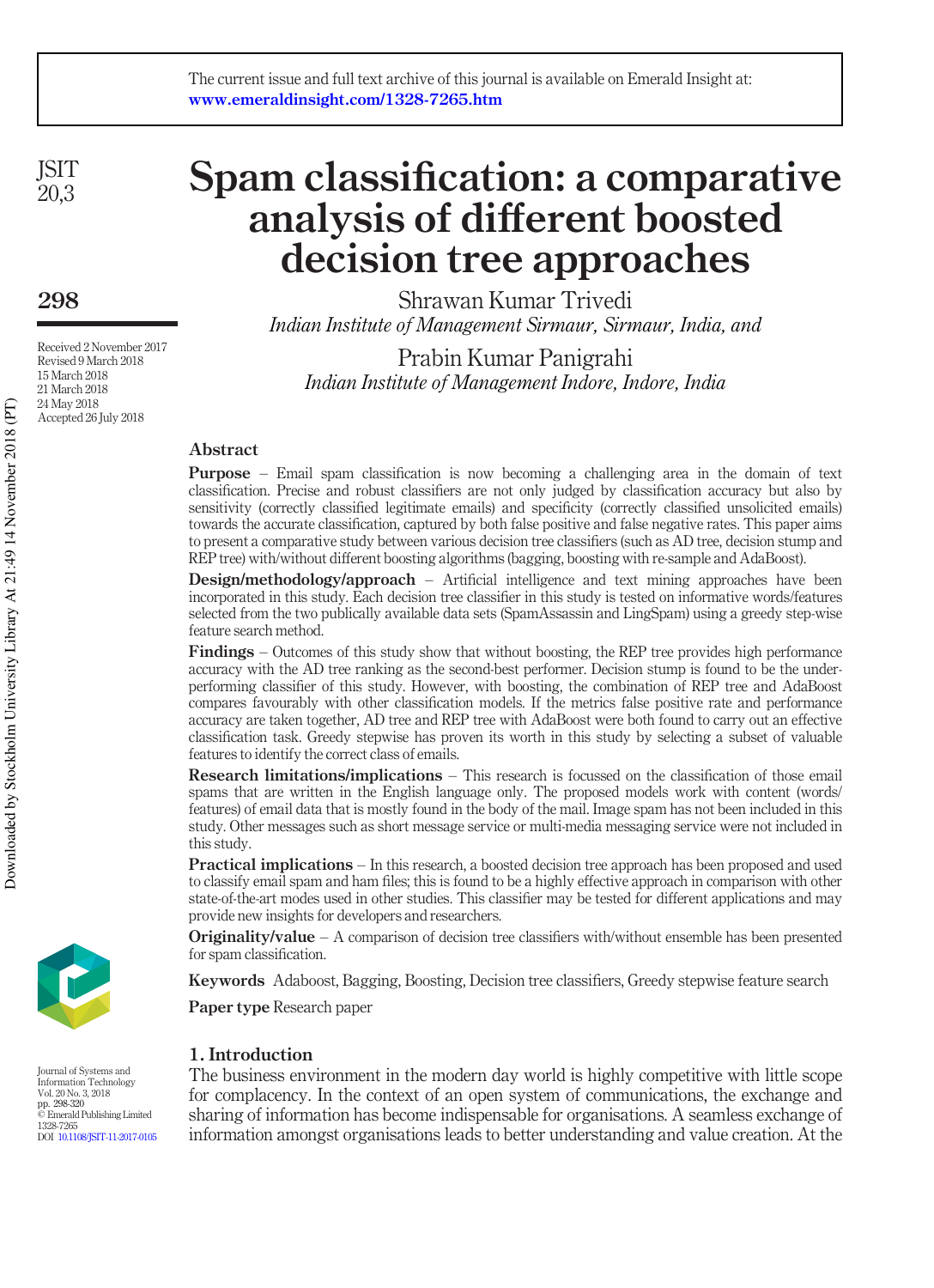same time, all forms of communication should be cost-effective and affordable. The cheapest method of exchanging electronically stored messages between people is electronic mail or "*email*". With email messages, it is possible to send text files as well as non-text files such as audio and image files. Emails can be exchanged over the internet as well as over public and private networks.

One of the problems with email usage is unsolicited messages sent over the internet; this is known as spam. Typically, entities use spam to send messages to a large number of email users for the purposes of advertising, phishing or accessing information. By sponsoring advertisements through e-mail spam, companies can earn huge money. As a consequence, email users face different types of problems when they receive unsolicited messages that can be harmful and unwanted.

According to recent research, the proportion of spams and their occurrence on the internet, especially in the form of emails, has risen to a staggering 70 per cent of the entire worldwide flow of emails (Aladin Knowledge System). These spams occupy a major portion of the available mailbox space, resulting in significant time being wasted to remove them (Lai, 2007). The thin demarcation between a legitimate or unwanted email creates the necessity for a precise and robust spam filter.

The expertise of spammers makes the issue more challenging. Spammers use various methods to send spams that are a challenge to anti-spam systems. One of the methods used by spammers is "tokenization", where the structure or the content of the email is fragmented into multiple parts or divisions such as "three" written as "thr33" or adding an HTML link to the email. The email itself is very different from any legitimate information sent to the user (Trivedi and Dey, 2013a).

In this paper, a comparative study of different decision tree classifiers that classify emails into spam (unsolicited) or ham (legitimate) has been carried out. Using two data sets available on the public domain, all the decision tree classifiers are tested and compared with/without 'boosting algorithm.' After comparison, a precise and robust decision tree model with boosting has been successfully formed using the email spam classification applications.

In current literature, decision tree classifiers have a prominent place. Sometimes, it is found to be more user-friendly than other popular classifiers such as neural network and support vector machines due to its capability to tackle the presentation of data in an efficient way. A number of approaches to develop a decision tree have been successfully proposed (Quinlan, 1993). Another important feature of decision tree is its flexibility in handling realvalue and categorical attributes as well as items with missing attributes. In addition, decision trees have the capacity to classify more than two class problems efficiently and can be modified to deal with regression problems (Kingsford and Salzberg, 2008).

This study recommends a decision tree classifier in association with boosting algorithms; the overall delivery of the classifier makes for better precision and efficiency. The respective classifier uses the technique and voting mechanism to elevate performance.

The rest of the paper is presented as follows. Section 2 discusses the related work. Section 3 covers the machine learning classifier. Section 4 discusses experimental design. Section 5 discussed Results and findings followed by a conclusion in section 6.

#### 2. Related work

Spam classification is a challenging area because of the smart activities of spammers; they frequently alter the spam words to introduce different forms of attack. A number of machine learning based classifiers have been highlighted in the literature to counter the above attacks. This section shows some existing work related to this research.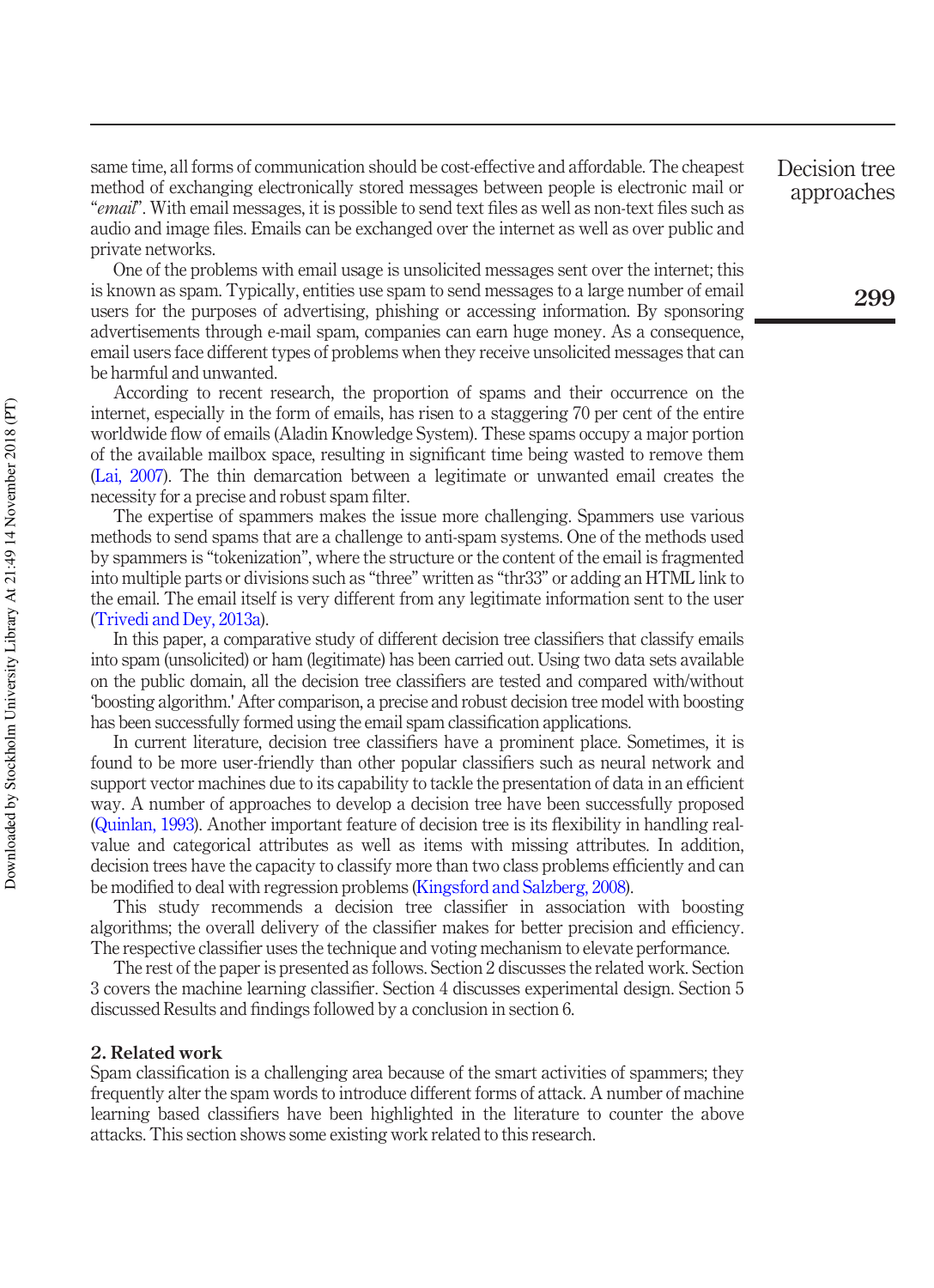Decision trees (Carreras and Marquez, 2001) have been widely implemented in the research of classification. A decision tree constructs some observations about instances to draw a classification decision. For training, it takes one observation at a time to split the data. It chooses the order in which to examine observations.

Rios and Zha (2004) designed a random forest (RF) classifier to test on a time-indexed data that incorporates text and metadata features. They have observed from this study that RF was as good as SVM in terms of false positive rate.

A boosting approach has also been used in spam classification research. Sakkis *et al.* (2001) have produced a combining classifier to generate an improved ensemble. This classifier includes Naive Bayes (NB) and kNN classifiers to obtain best classification results. Another piece of research by Carreras *et al.* (2003) predict that boosted decision tree performs better than a decision tree classifier alone. A study by Trivedi and Dey (2013b) demonstrates boosting approaches and studies their effect on probabilistic classifiers; they identified that this method helps classification by boosting performance even with a small subset of informative features. Datta *et al*. (2015) worked on video traffic classification with j48 and AdaBoost, where they carried out experiments on Google hangout data with 2.5 packets collection; this achieved 99.99 per cent accuracy. Gashti (2017) examined spam email classification with decision tree (CART), SVM, NB and multi-layer perception (MLP), achieving 87.05 – 100.00 per cent accuracy for the CART algorithm. Conversely, work done by Shah and Kumar (2018) incorporates decision tree (Id3) and other machine learning; this shows accuracy up to 83.92 per cent

#### 3. Machine learning classifiers

#### *3.1 Decision tree*

A simple decision tree classifier (Trivedi and Dey, 2013c) is based on the C4.5 algorithm. The C4.5 algorithm selects the most informative feature from the set of features. The feature is selected by normalising the information gain (i.e. entropy difference). This algorithm follows some base cases:

- If the entire sample belongs to a similar category, a leaf node in the decision tree is constructed to select that class.
- If none of the features offer information gain, it develops a decision node higher up in the tree by calculating the expected value of the class.
- If the example of a previous untouched class is encountered, it again creates a decision node higher up the tree by calculating the expected value of the class.

Algorithm for C4.5:

- Verification of base cases
- For each feature  $x^i$ , calculate normalise information gain.
- For the most informative feature  $x_b^i$  (higher normalise gain), develop a decision node that splits on  $x_b^i$ .
- External Revise above steps on the sub lists constructed from splitting on  $x_b^i$ .

In this paper, three different kinds of decision tree classifiers are used:

*3.1.1 Alternating decision tree.* An alternating decision tree (Freund and Mason, 1999) is a machine learning classifier which works by generalising the decision tree and has a connection with boosting. This decision tree classifier is constructed from decision and prediction nodes. In addition, the decision nodes assume some predicate condition whereas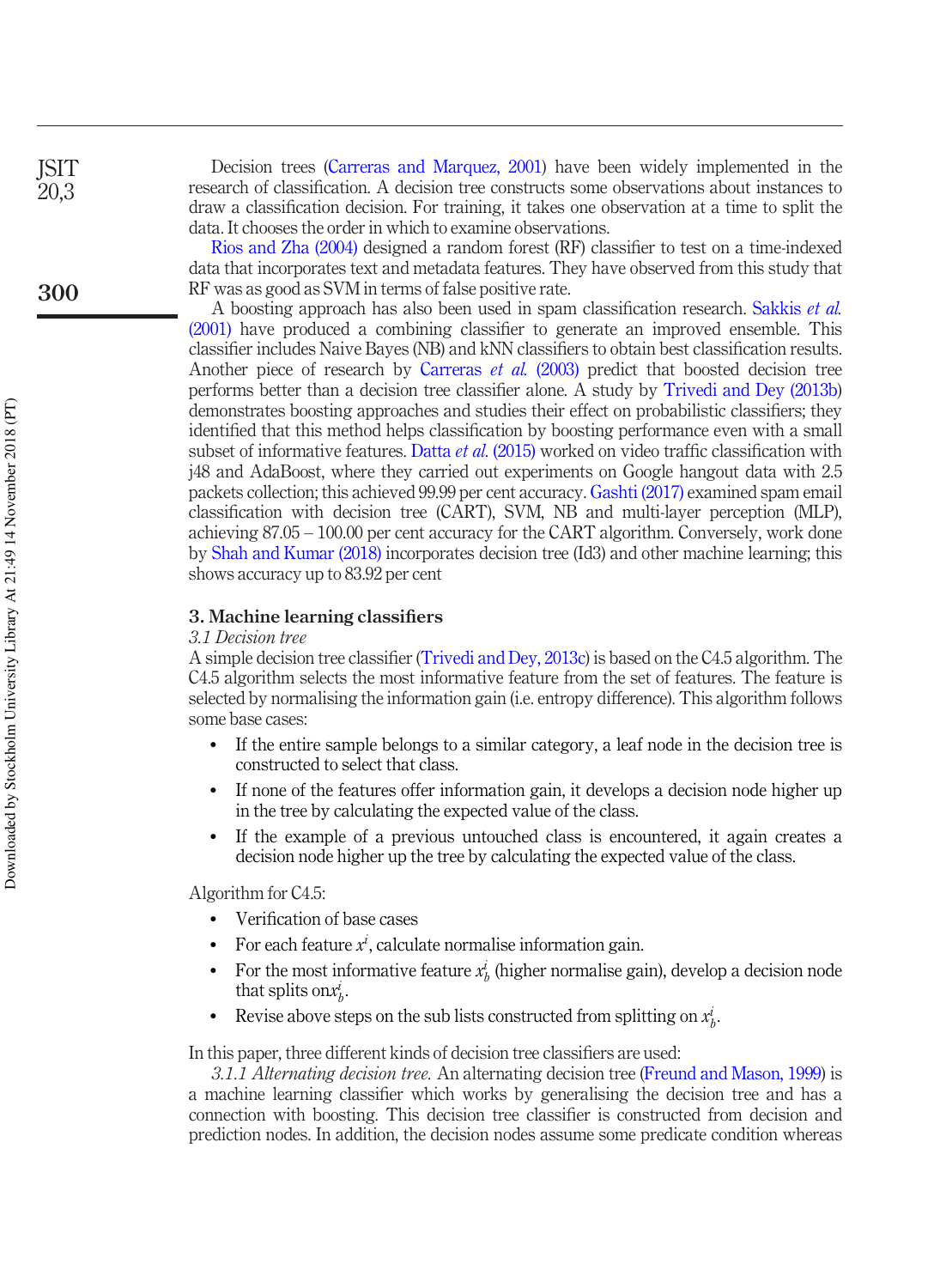prediction nodes carry a single number. The prediction nodes are found in both the roots and leaf. The classification mechanism is constructed by following each path for all decision nodes that are fulfilled and then adding any prediction nodes that are traversed.

*3.1.2 Decision stump.* This decision tree classifier (Iba and Langley, 1992) is a one level decision tree because it carries only one internal node which connects to the terminal node (leaves). Decision stump works by developing prediction that depends on the value of a single input feature. This classifier is also known as the 1-rule classifier.

*3.1.3 Reduced error pruning (REP tree).* This decision tree (Quinlan, 1987; Witten and Frank, 2005) works on the regression tree logic and constructs multiple trees iteratively. Among all generated trees, it selects the best one to represent whole trees. For pruning, it calculates the mean square error on the predictions produced by the trees.

#### *3.2 Boosting algorithms*

"Boosting" is a method which works on improving the performance of any machine learning algorithms. Theoretically, this method is used to minimise the learning error of a "weak" Zhou (2012) learning algorithm and focuses on building an ensemble of the many classifiers which are weak (unable to handle data sample efficiently) algorithms; this improves results in a logical manner rather than random guessing (Freund and Schapire, 1996).

The concept of boosting algorithms is taken from the bootstrapping method (Duda *et al.*, 2001; Efron, 1982). Bootstrapping is used to assess the statistical accuracy of estimates. It works on a sampling-based statistical method where the sample is drawn with replacement from data points set. For the various applications of classification, some boosting algorithms have performed well with significant results. Different kinds of boosting algorithms have been used in this research as follows:

*3.2.1 Bagging (Bag).* A bagging technique (Duda *et al.*, 2001; Breiman, 1996; Friedman *et al.*, 2001) works on the bootstrapping concept and is used to classify data from various applications. After the generation of individual bootstraps, it aggregates them. Let us consider a training set  $T = \{t_1, t_2, \ldots, t_n\}$  with  $t_i = (x_i, y_i)$ . This algorithm focuses on fitting a regression model to develop a prediction  $f_x^b$  at the input *x*. By averaging the prediction over the set of bootstraps, it reduces the variance and increases the accuracy. In this paper, the model is fitted by prediction  $f_x^b$  for each bootstrap sample  $T^b$  with  $b = 1, 2, 3, \ldots, B$ . The bagging estimation can be defined by equation (1):

$$
f_x^{bag} = \frac{1}{B} \sum_{b=1}^{B} f_x^b \tag{1}
$$

*Algorithm for bagging:*

*Input*: Training set  $T = \{t_1, t_2, \ldots, t_n\}$  with  $t_i = (x_i, y_i)$ . Number of sample version of training set B

*Output*: A boosted classifier with the training set *Gx*.

For  $n = 1$  to B

- drawing with replacement  $K \leq N$  sample from the training set *T*, taking the  $n^{th}$ sample*T n* ;
- training of the classifier  $G_n$ , for each sample  $T^n$ ; and
- produce the final classifier as a vote of  $G_n$  with  $n = 1$  to B.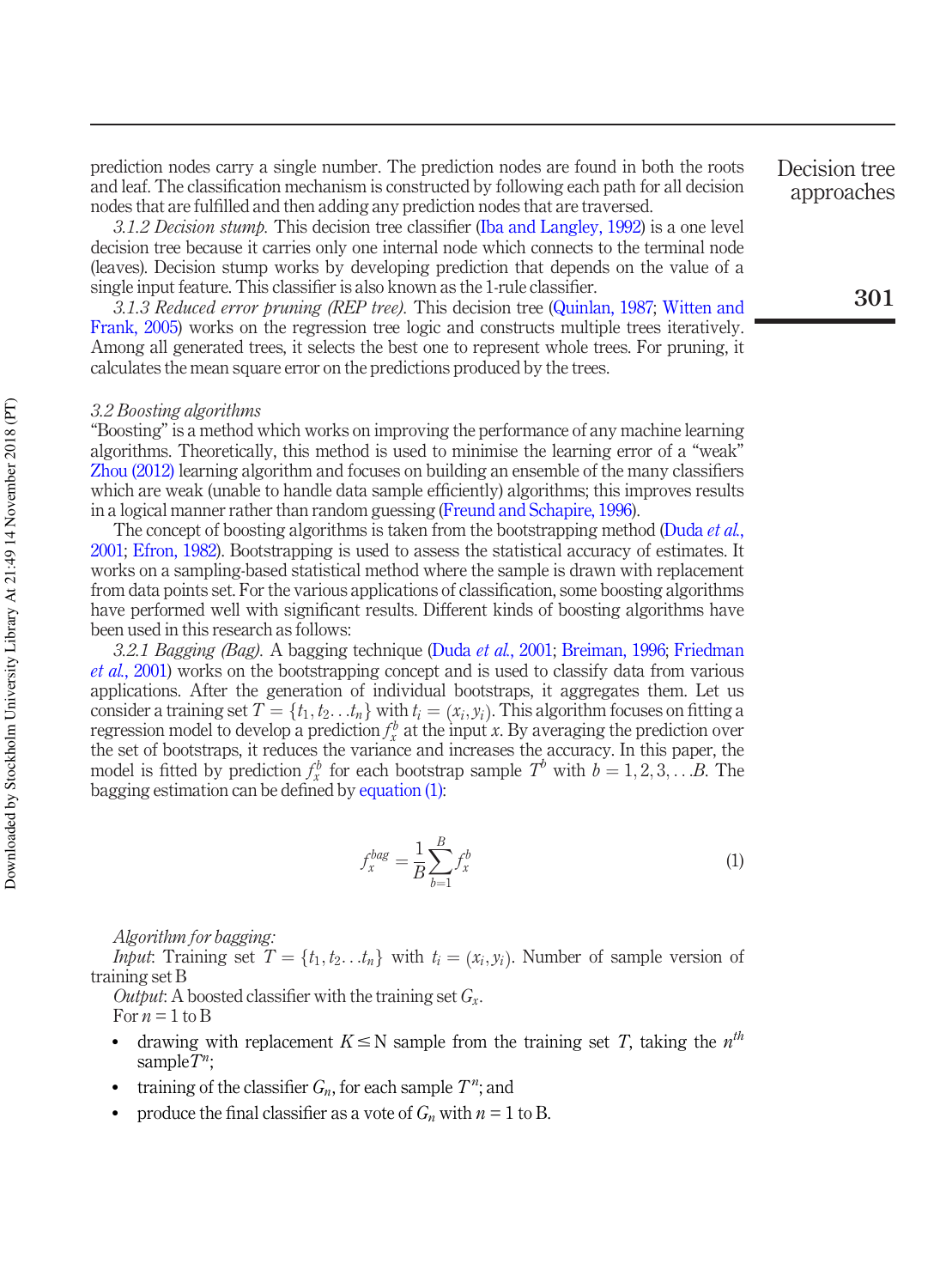$$
G_x = sign\left(\sum_{n=1}^B G_n^x\right) \tag{2}
$$

*3.2.2 Boosting (Resample method).* Boosting with re-sample technique works in a similar way to bootstrap and bagging. The only difference is the bootstrapping and bagging techniques use sampling with the replacement while boosting with re-sample performs sampling without replacement. This technique was introduced by Schapire (1990).

*Algorithm for classi*fi*cation:*

*Input*: Training set  $T = \{t_1, t_2, \ldots, t_n\}$  *with*  $t_i = (x_i, y_i)$ . Number of sample version of training set B

*Output:* A boosted classifier for the training set *G<sup>x</sup>* .

- Drawing without replacement  $K^1 < N$  sample out of the training set T to find the sample  $T^1$ . Training of the weak classifier  $G_1$ , for each sample  $T^1$ .
- Choose  $K^2$  < *N*sample from the training set *T* together with half of misclassified sample obtained by  $G_I$ . Training of weak classifier  $G_2$  on it.
- Choose all other samples misclassified by  $G_1$  and  $G_2$  and train weak classifier  $G_3$ on it.
- Build the final boosted classifier based on the voting of weak classifiers

$$
G_x = sign\left(\sum_{n=1}^3 G_n^x\right) \tag{3}
$$

*3.2.3 Adaptive boosting (AdaBoost).* AdaBoost (Friedman *et al.*, 2001; Freund and Schapire, 1996) uses the concept of reweighting the data rather than random sampling. It works on the concept of building the ensemble for the classifiers to improve the performance accuracy. This algorithm combines the output  $M$  of the weak classifier  $G_m^x$ , for the final classification

decision carried out by  $G_x = sign\left(\theta_m \sum_{m=1}^{M} G_m^x\right)$ . *Algorithm for classi*fi*cation:*

*Input*: Training set  $T = \{t_1, t_2...t_n\}$  with  $t_i = (x_i, y_i)$ . Number of sample version of training set B

*Output*: A boosted classifier for the training set  $G_x$ .

- (1) Initialise the weights  $w_i^t = \frac{1}{N}, i = \{1, 2, 3, ...N\}.$
- $(2)$  For  $m = 1, 2, 3, ...M$ .
	- Learn the classifier  $G_m^x$  from the training data according to their weights  $w_i^t$ .
	- Compute error term  $E_m^{rr} = \frac{\sum_{i=1}^{N} w_i^t I(y_i \neq G_m^x)}{\sum_{i=1}^{N} w_i^t}$
	- Evaluate weight contribution.
	- $\bullet$   $\theta_m = 0.5 \log(\frac{1-E_m^{\prime\prime}}{E_m^{\prime\prime}}).$
	- Substitute  $w_i^t \leftarrow w_i^t E x p \big(-\theta_{(m)} I \big(y_i \neq G_m^{x_i}\big)\big)$  then renormalize  $\sum$ *i*  $w_i^t = 1$ .

**ISIT** 20,3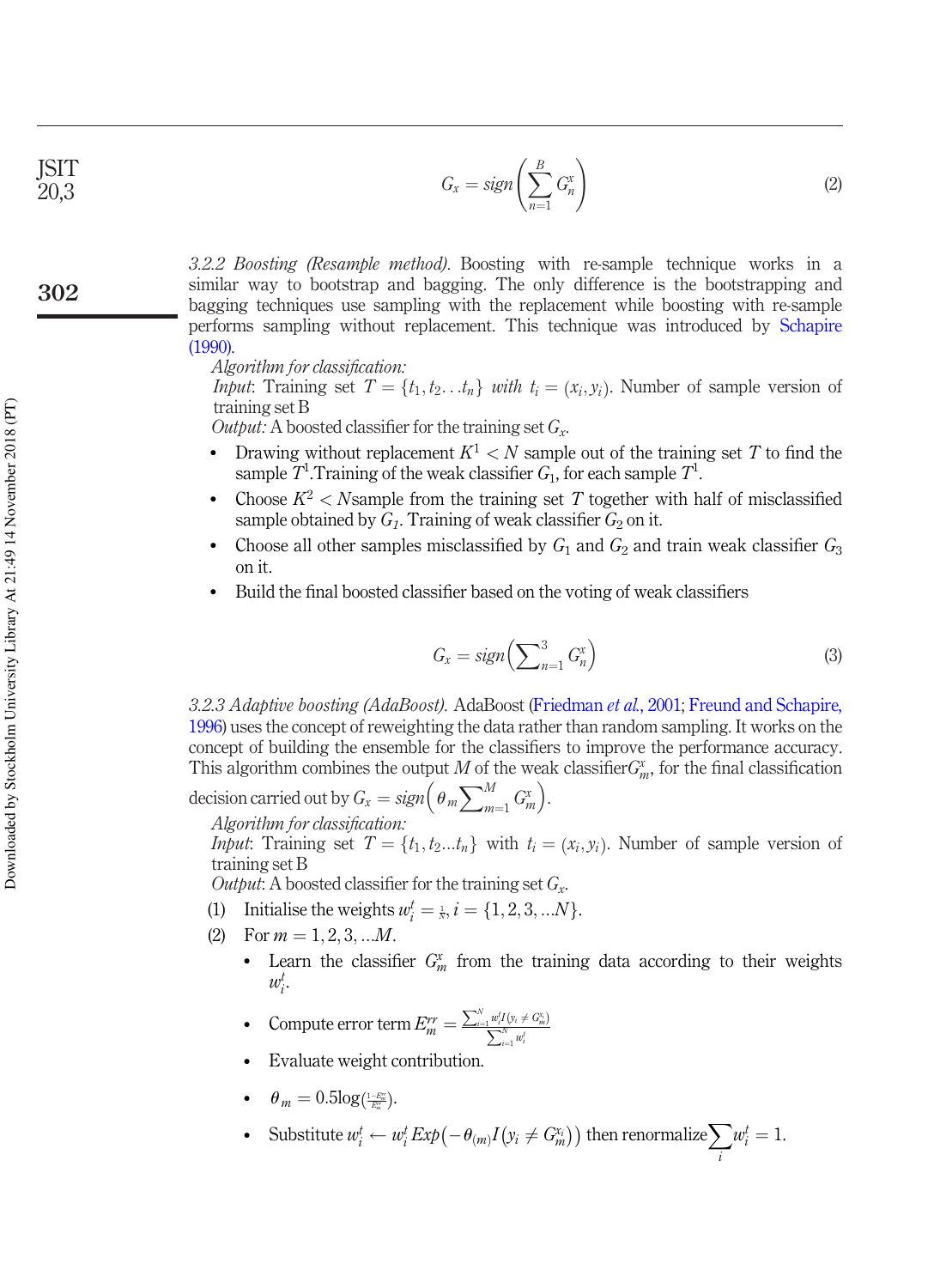(3) The final boosted classifier

$$
G_x = \theta_m sign\left(\sum_{m=1}^{M_x} G_m^x\right) \tag{4}
$$

#### 4. Experimental design

#### *4.1 Data sets*

*4.1.1 SpamAssassin.* The main data set of this study is SpamAssassin (Trivedi and Dey, 2013a, 2013b, 2013c, 2014). This data set includes some older and some recent spam emails produced by some non-spam-trap sources. From the entire spam outsets, 2350 spam email files are taken for this study. This data set also has some easy and hard legitimate files. To balance the rate, easy and hard email files are mixed together to produce 2,350 ham email files. Easy and hard ham emails are distinguished by the complexity imbibed on them. Easy emails can be simply identified and classified, whereas hard ham emails are affected by some attacks (such as imbibe HTML code, unusual HTML markup, different coloured text, Spammish-sounding phrase on the features) carried out by spammers; this makes it difficult to identify such emails.

*4.1.2 LingSpam.* The second data set is taken from the LingSpam corpus. This corpus includes four different versions of email files such as bare (Lemmatiser disabled and stopword disabled), lemme (Lemmatiser enabled and stop-word disabled), lemm\_stop (Lemmatiser enabled and stop-word enabled) and stop (Lemmatiser disabled and stop-word enabled). For this study, 478 spam files and 478 ham files, including all versions of LingSpam corpus, is chosen (Sahami et al., 1998; Cranor and LaMacchia, 1998).

#### *4.2 Pre-processing of data set*

Pre-processing (Sergienko *et al.*, 2017) (Figure. 1, Table II) is performed to transform the incoming email files where strings of characters are transformed to a representation suitable to the classification algorithm.

Figure 1 clearly depicts the structure of a spam classifier where an email file with header and body undergoes the process of pre-processing. In this research, only the body part has been included as this part of the email has the main content. In the pre-processing phase, tokenisation (extraction of the words from the email file), stop word removal (removal of the words that often occur in the email files such as "articles", "prepositions" etc.) and lemmatisation (reducing word to its normal form, such as "boosting, boosted" may be reduced to "boost" only) are carried out (Patel and Patel, 2017). After the feature extraction process, feature selection is introduced where an informative feature of the words is selected. In this research, "greedy stepwise feature subset selection method" is involved. After gathering all of the informative features, feature representation is conducted. A binary feature representation method is involved to produce a term to documents matrix (TDM). Finally, a machine learning model is trained and validated with the classification output. The following section describes all the steps of a spam classifier in detail.

*4.2.1 Feature extraction.* In this process (Ramya *et al*., 2017), the information from the email files is extracted to develop an associated feature dictionary. The string-to-word-vector mechanism is applied; this process includes HTML (or other) tags removal, stop-word removal (some words which appear very often such as articles, prepositions and conjunctions etc.) and lemmatisation (reducing words to their basic form such as improving to improve). The selected feature set is then taken through the dimensionality reduction process.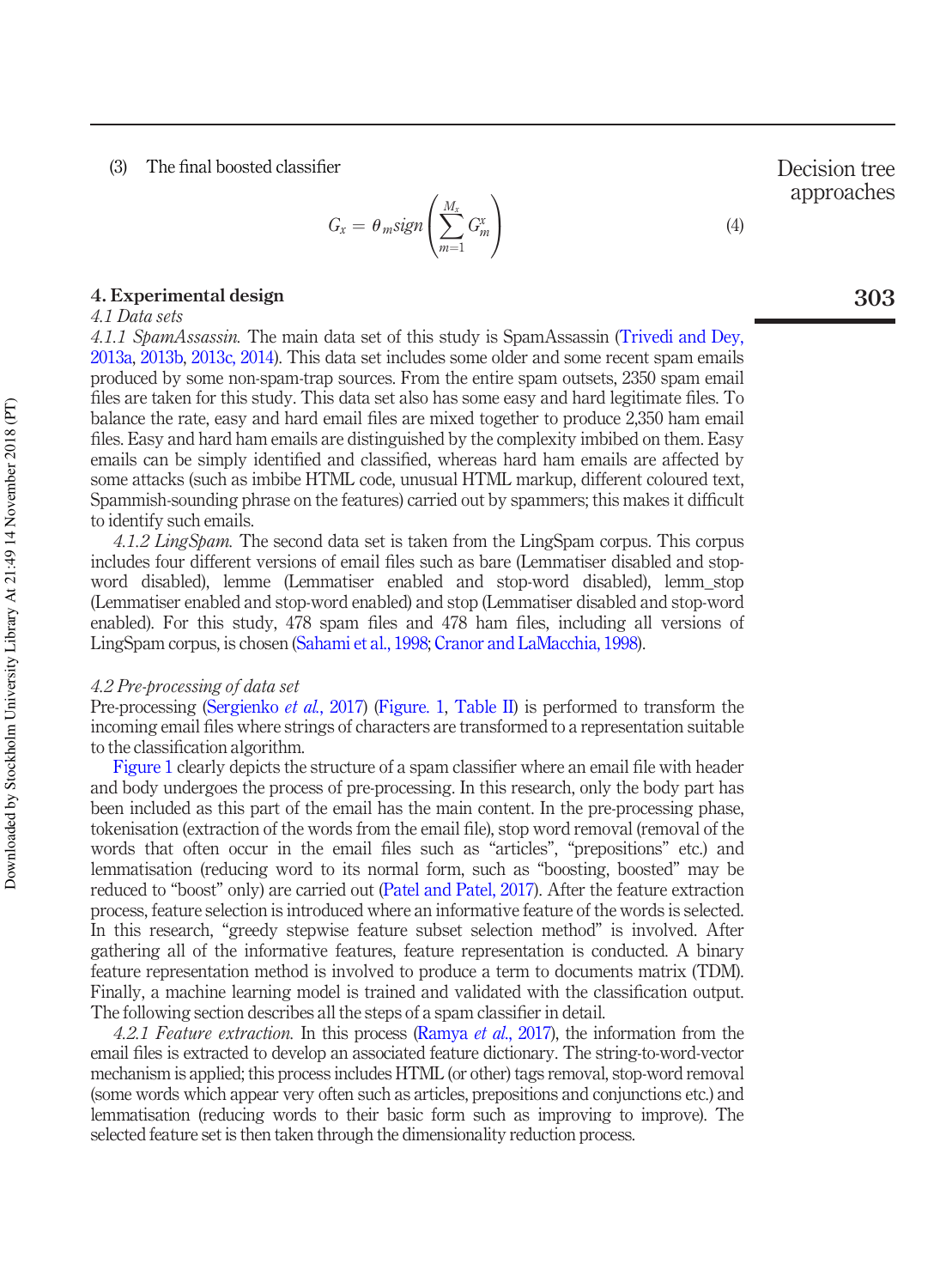

*4.2.2 Dimensionality reduction.* The major problem in spam classification is high dimensionality (Trivedi and Dey, 2016a, 2016b, 2016c, 2016d) of the feature space, where one dimension of a unique word is found in many files. This large set of the feature space creates difficulty for standard classification methods, as the computation process is costly and also results are found to be unreliable. Therefore, this large feature space has to be reduced. This reduction process is known as dimensionality reduction and is enabled by a feature selection process.

4.2.2.1 Feature subset search. This technique (Trivedi and Dey, 2013c; Tripathi and Trivedi, 2016) is used to obtain the most informative feature subset aimed at reducing the feature space. Many feature selection mechanisms have been popularised in existing literature; these include wrapper feature subset, classifier subset evaluator, consistency subset evaluator, cost-sensitive subset evaluator, etc.

These methods basically use the feedback concept and machine learning algorithm to select the most informative feature subset. Various studies have examined different feature subset selection methods for searching out the most informative features along with machine learning classifiers. In this research, greedy step-wise search (Trivedi and Dey, 2013c) is considered.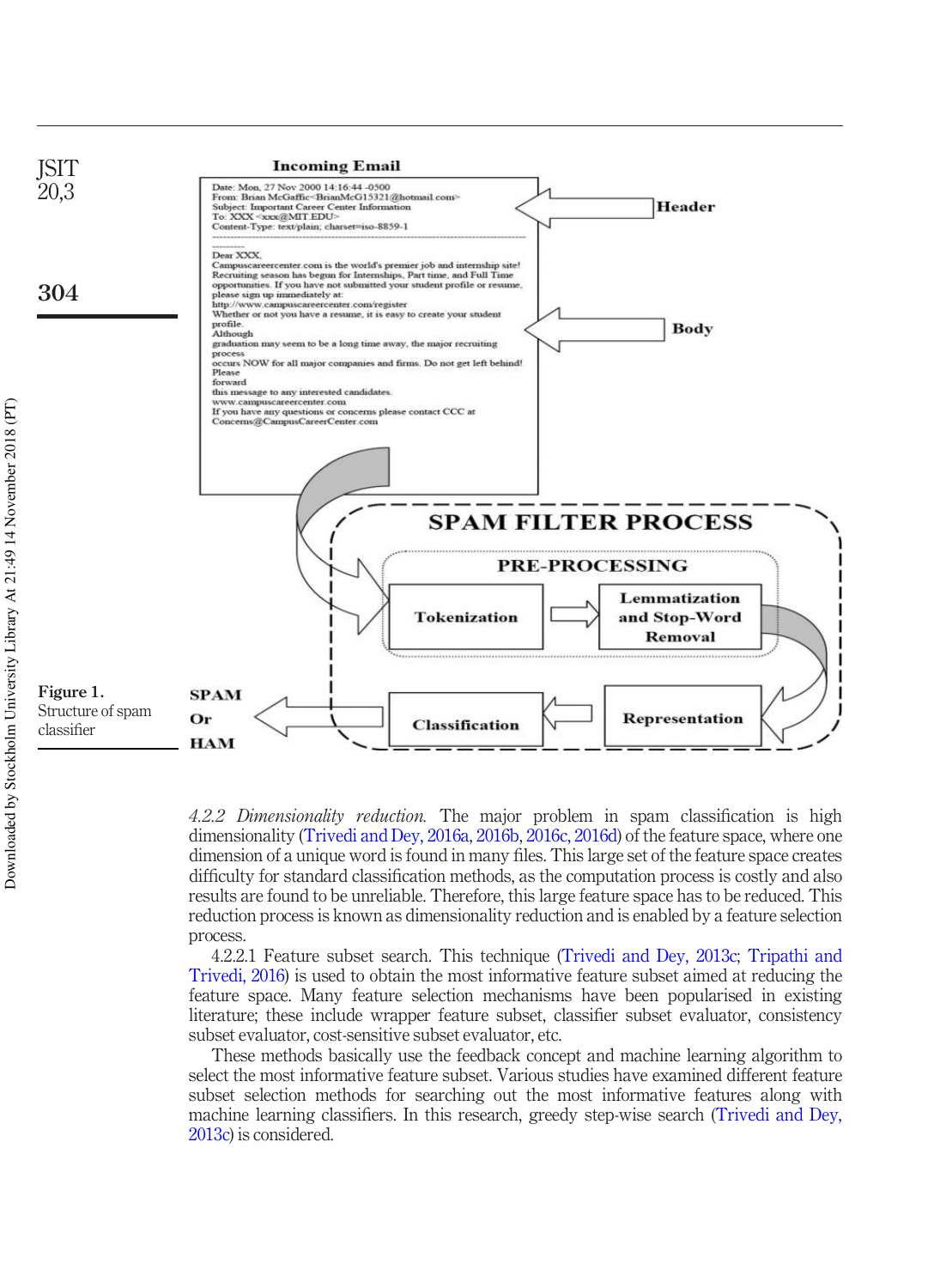| S/N            | Author(s) and year                    | Model used                                                                                  | Data source/corpus                                                                               | Accuracy $(\% )$                                                  | Decision tree<br>approaches                        |
|----------------|---------------------------------------|---------------------------------------------------------------------------------------------|--------------------------------------------------------------------------------------------------|-------------------------------------------------------------------|----------------------------------------------------|
| $\mathbf{1}$   | Drucker et al. (1999)                 | Boosting decision trees<br>and other ML                                                     | Email data from<br>AT&T Technical staff                                                          | Error rate $1.8-2.78\%$                                           |                                                    |
| $\overline{2}$ | <b>Carreras and Marquez</b><br>(2001) | Decision Tree and<br>other ML                                                               | PU1 corpus                                                                                       | F Value 89.25                                                     |                                                    |
| 3              | Rios and Zha (2004)                   | Random Forest and<br><b>SVM</b>                                                             | 60,000 Spam and 15000<br>Ham                                                                     | NA                                                                | 305                                                |
| $\overline{4}$ | Ntoulas et al. (2006)                 | Decision Tree and<br>other ML                                                               | Collection of 105, 484,<br>446 web pages by MSN<br>search crawler                                | 95.4                                                              |                                                    |
| 5              | Yang et al. (2006)                    | Model based on<br>embedded decision tree                                                    | LingSpam and<br>SpamAssassin                                                                     | MMR $\% = 0.90 - 1.76$<br>(LingSpam), 3.08-4.03<br>(SpamAssassin) |                                                    |
| 6              | Exarchos et al. (2007)                | Decision Tree                                                                               | Corpus from European<br>Society of Cardiology<br>ST-T database                                   | 92                                                                |                                                    |
| 7              | <b>Gadat and Younes</b><br>(2007)     | Stochastic gradient<br>descent algorithm,<br>Random forest                                  | Leukaemia Database                                                                               | Rate of<br>$misclassification = less$<br>than $0.05$              |                                                    |
| 8              | Castillo et al. (2007)                | Decision Tree                                                                               | WEBSPAM-UK2006                                                                                   | F-Value 64.6                                                      |                                                    |
| 9              | Koprinska et al. (2007)               | Decision Tree, RF and<br>other ML                                                           | corpus<br>Email from four users<br>(U1-U4) and Authors<br>email U5, Ling Spam,<br>PU1 and U5Spam | 68.32-96.03                                                       |                                                    |
| 10             | Abu-Nimeh et al. (2007)               | SVM and Various<br>Tree-based classifiers                                                   | А<br>corpus of 2889<br>phishing and<br>legitimate emails                                         | 87.07-90.24                                                       |                                                    |
| 11             | Youn and McLeod,<br>(2007)            | Ontology based<br>Decision Tree                                                             | 4600 emails 39.4%<br>spam rate                                                                   | 97.17                                                             |                                                    |
| 12             | Tang et al. (2008)                    | Random Forest and<br><b>SVM</b>                                                             | IPs From the Trusted<br>source corpus                                                            | 95.71                                                             |                                                    |
| 13             | Janecek et al. (2008)                 | Decision Tree and<br>other ML                                                               | TREC 2005 e-mail<br>corpus and drug<br>discovery corpus                                          | 99.7 for first data and<br>79.5 for second data                   |                                                    |
| 14             | DeBarr and Wechsler,<br>(2009)        | Random Forests, and<br><b>Active Learning</b>                                               | 2007 TREC Public<br>Spam Corpus                                                                  | 95.2                                                              |                                                    |
| 15             | Abdulsalam et al.<br>(2011)           | <b>Streaming Random</b><br>Forests                                                          | Synthetic and real<br>corpuses                                                                   | Classification error %<br>$= 0.0 - 1.2$                           |                                                    |
| 16             | Erdélyi et al. (2011)                 | Ensemble selection,<br>Logit Boost and<br><b>Random Forest</b>                              | WEB-<br>SPAM-07, ECML/<br>PKDD Discovery<br>Challenge corpus<br>DC2010                           | 3.5-5 $\%$ improvement                                            |                                                    |
| 17             | Kumar et al. (2012)                   | Decision Tree with<br>other Machine<br>Learning Model and<br>different feature<br>selection | Spam base dataset                                                                                | $90\%$ to $95\%$                                                  |                                                    |
| 19             | Zang <i>et al.</i> (2012)             | Wrapper feature<br>selection with Decision<br>tree                                          | 5600 emails data set                                                                             | Error of misclassifying<br>non spams as spams is<br>only $1\%$    | Table I.<br>Research work<br>related to tree-based |
|                |                                       |                                                                                             |                                                                                                  | (continued)                                                       | algorithms                                         |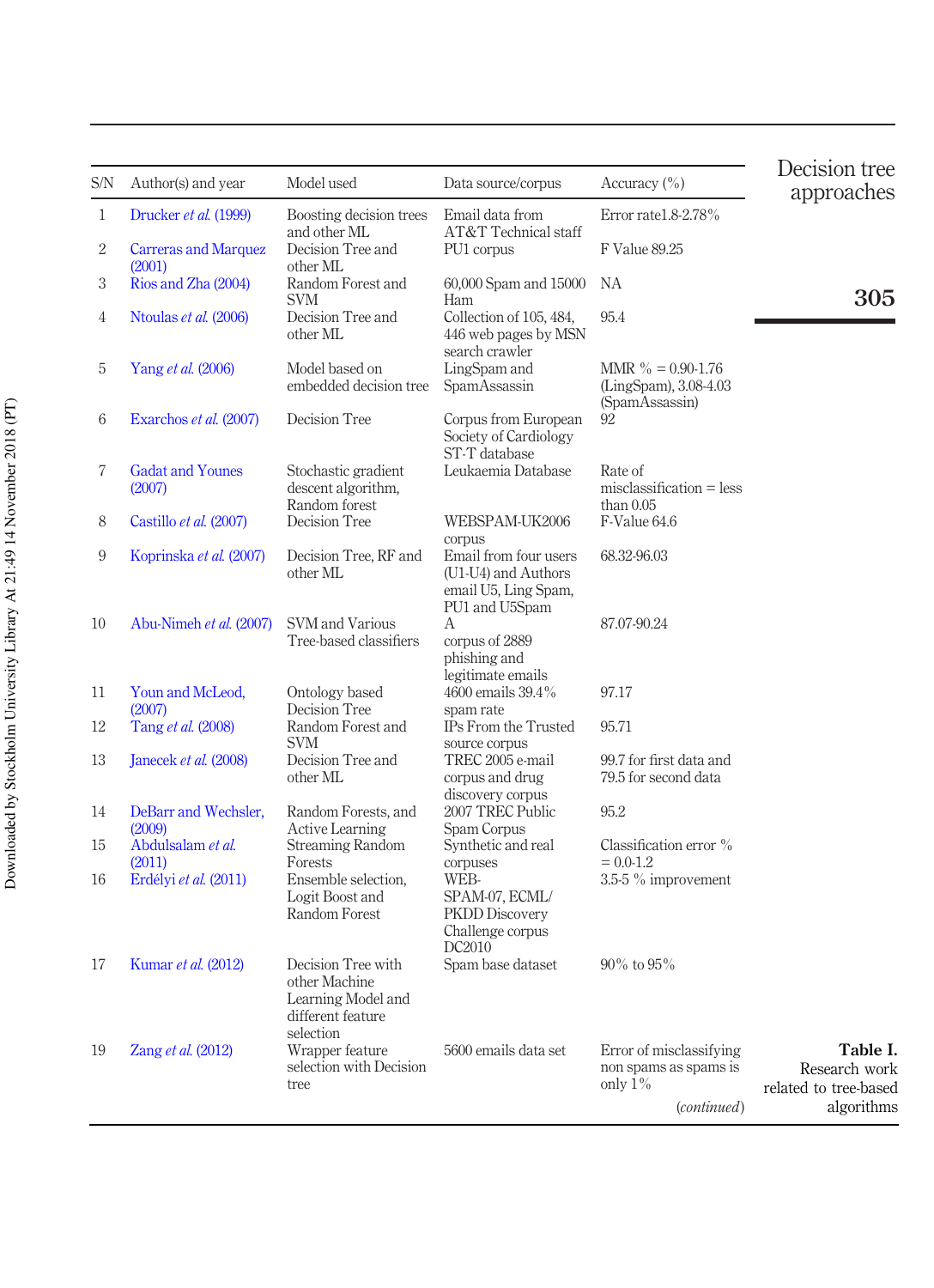| <b>JSIT</b><br>20,3 | S/N | Author(s) and year                                        | Model used                                                    | Data source/corpus                              | Accuracy $(\% )$                           |
|---------------------|-----|-----------------------------------------------------------|---------------------------------------------------------------|-------------------------------------------------|--------------------------------------------|
|                     | 20  | <b>Trivedi</b> and Dev<br>(2013a, 2013b, 2013c,<br>2013d) | Boosting approaches<br>on Probabilistic<br><i>classifiers</i> | Enron Email data                                | 88-92%                                     |
|                     | 21  | Zhang <i>et al.</i> $(2014)$                              | Decision Tree                                                 | 6000 emails Dataset                             | 91.02.94.27%                               |
| 306                 | 22  | Javetta Datta et al.<br>(2015)                            | I48 with AdaBoost                                             | Google hangout data                             | 99.99%                                     |
|                     | 23  | Goval et al. (2016)                                       | kNN and Decision Tree                                         | Datasets of twitter                             | 74.8% for decision tree                    |
|                     | 23  | Khodabandehlou and<br>Zivari Rahman (2017)                | Decision Tree and<br>ANN with boosting                        | Customer behavioural<br>data                    | ANN was good than<br>Decision Tree (97.92) |
|                     | 24  | Gashti, (2017)                                            | decision tree (CART),<br>SVM. NB and MLP                      | Spam Base, Ling Spam<br>and PU1                 | $87.05 - 100.00\%$                         |
|                     | 25  | Shah and Kumar (2018)                                     | ID 3 and other machine<br>learning methods                    | 10000 email data for<br>training and 2000 email | 78.57-83.92%                               |
| Table I.            |     |                                                           |                                                               | data for testing                                |                                            |

|                          |    | Step | Submit | Taint | Thousands | Top | Total | Trading | Transaction |
|--------------------------|----|------|--------|-------|-----------|-----|-------|---------|-------------|
|                          | 9  |      |        |       |           |     |       |         |             |
|                          |    |      |        |       |           |     |       |         |             |
|                          |    |      |        |       |           |     |       |         |             |
|                          |    |      |        |       |           |     |       |         |             |
|                          |    |      |        |       |           |     |       |         |             |
|                          |    |      |        |       |           |     |       |         |             |
|                          |    |      |        |       |           |     |       |         |             |
|                          |    |      |        |       |           |     |       |         |             |
|                          | 10 |      |        |       |           |     |       |         |             |
|                          |    |      |        |       |           |     |       |         |             |
|                          | 12 |      |        |       |           |     |       |         |             |
|                          | 13 |      |        |       |           |     |       |         |             |
|                          | 14 |      |        |       |           |     |       |         |             |
| Table II.                | 15 |      |        |       |           |     |       |         |             |
| Document term            | 16 |      |        |       |           |     |       |         |             |
| binary representation 17 |    |      |        |       |           |     |       |         |             |
|                          |    |      |        |       |           |     |       |         |             |

Let us consider  $f_s$  as the feature set for the search process and  $f_e$  the number of features under evaluation with respect to their fitness. Hence, the most informative feature wrapper  $\operatorname{set} f_b^*$ **is:** 

$$
f_b^* = \arg\max_{f_e \notin f_s} f \, t(f_s \cup \{f_e\}) \tag{5}
$$

*4.2.3 Feature representation.* An important component in text classification research is the features representation (Wu *et al.*, 2016; Tripathi and Trivedi, 2016). In email files, the text is generally obtained from the body of the message but sometimes the header and subject can also be considered. One of the popular representation techniques is the bag of words (BoW) (also known as vector space model). Some other approaches, such as character N-gram, are also used for representation but have not been practised extensively, particularly for spam classification.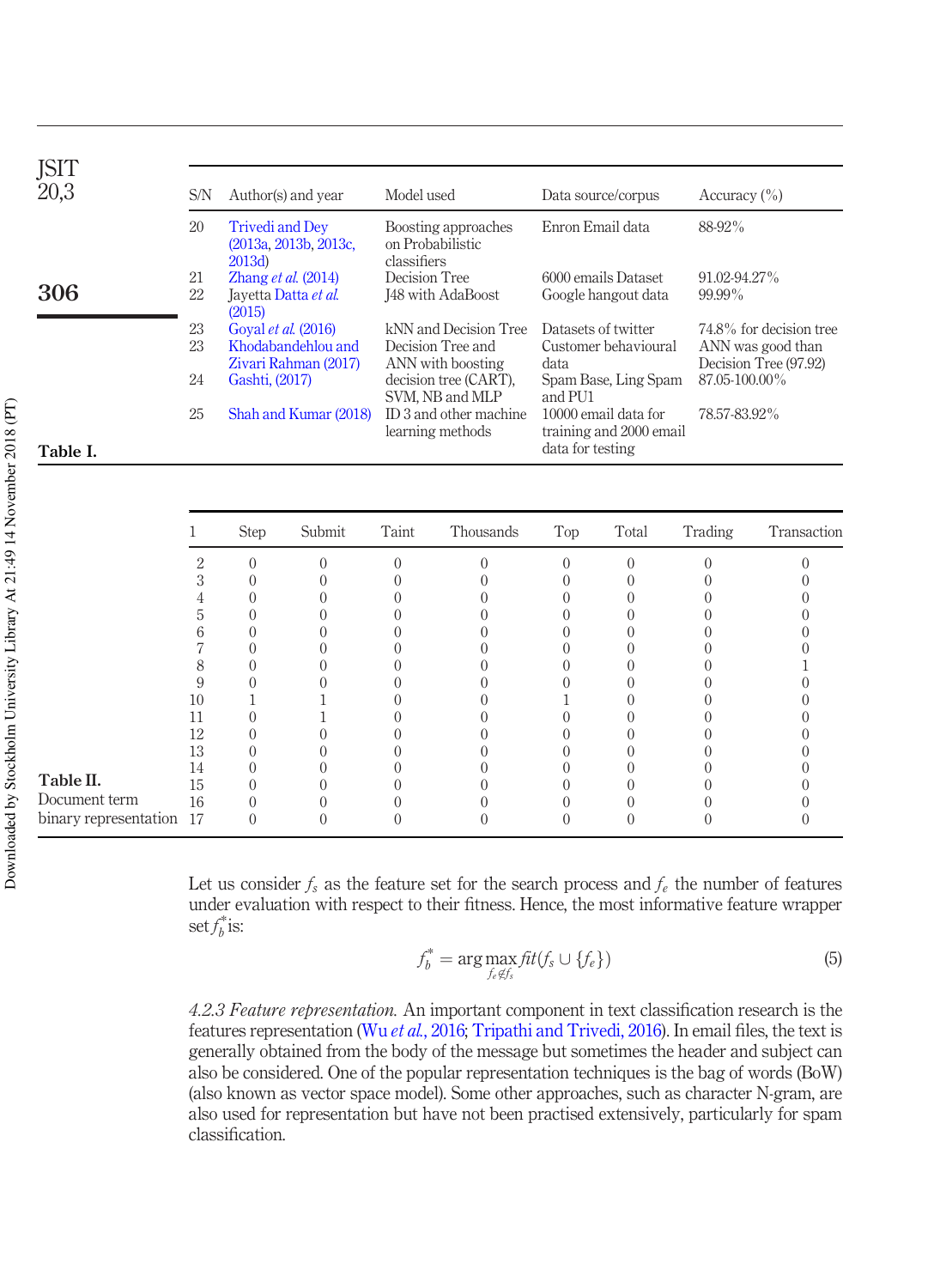Sometimes, selected features are represented by a binary representation method where email files and words together form a binary matrix, known as the term-document matrix (TDM). This method is known as the term weighting method. This binary matrix contains binary values (1 and 0), where 1 indicates the presence of the particular feature or word in a specific email file and 0 otherwise.

Term weighting method has been chosen for this research. Let us suppose that each email file is represented as a column vector  $D^x$  defined by the words extracted from the email files, i.e.  $D^x = (w^1, w^2, w^3....)$  where  $w^i$  is termed as  $i^{th}$  word/feature of the email document  $d^x$ (Aas and Eikvil, 1999). The combination of all email documents and words form a  $M \times N$ matrix where *M*represents the number of distinct features and *N*represents the number of email instances. Table III represents the term document relationship as a  $a^{ij}$  matrix that is defined as the degree of relationship between word *i* (column) and email file*j*(row).

#### *4.3 Evaluation*

To classify emails, a number of the most informative features were selected separately from two different datasets. Thereafter, data are split with 66 per cent data taken for training; the remaining 34 per cent of data is used to test the concerned classifiers. This study used three different performance measure metrics (Table IV) for evaluation and analysis purpose. The simplest instrument of this study is the performance accuracy, defined as the percentage of accurate classified emails files. The second metric, i.e. F-value is also recorded for accuracy; it is defined as the harmonic sum of precision (fraction of retrieved classified email files that are relevant) and recall (fraction of accurate classified email files that are retrieved); this is considered as the most informative measurement. The last important metric taken in this study is false positive rate that measures the sensitivity of accurate classification and tells "how many positive instances are misclassified."

Where  $\hat{N}_{Ham\rightarrow c}$  is the total number of correctly classified ham emails;  $N_{Ham\rightarrow m}$  is the number of misclassified ham emails;  $N_{Spam\rightarrow c}$  is defined as correctly classified spam emails and  $N_{Spam\rightarrow m}$  is the total number of misclassified spam emails.

| Tokenisation                                                 | After pre-processing                                                             | After feature selection                                                               |                                                                                              |
|--------------------------------------------------------------|----------------------------------------------------------------------------------|---------------------------------------------------------------------------------------|----------------------------------------------------------------------------------------------|
| Delivered<br>Exim<br>Habeas<br>For<br>Habeas<br>If<br>Justin | Deliver<br>Exim<br><b>Habeas</b><br><b>Iustin</b><br>business<br>package<br>cash | Spamassassin<br>Taint<br>Communication<br>Geneva<br>Jalapeno<br><b>Users</b><br>Laugh | Table III.<br>Most informative<br>feature selection<br>process<br>(SpamAssassin data<br>set) |

| Instruments         | Related formulas                                                                                                                                                                                                               |                                           |
|---------------------|--------------------------------------------------------------------------------------------------------------------------------------------------------------------------------------------------------------------------------|-------------------------------------------|
| Accuracy            | $A_{\textit{curacy}} = \frac{N_{\textit{Ham}\rightarrow c} + N_{\textit{Spam}\rightarrow c}}{N_{\textit{Ham}\rightarrow c} + N_{\textit{Ham}\rightarrow m} + N_{\textit{Spam}\rightarrow c} + N_{\textit{Spam}\rightarrow m}}$ |                                           |
| F-Value             | $F = \frac{2 * \text{Precision} * \text{Recall}}{\text{Precision} + \text{Recall}}$                                                                                                                                            | Table IV.<br>Instruments for              |
| False positive rate | $FP_{rate} = \frac{N_{Ham \rightarrow m}}{N_{Ham \rightarrow m} + N_{Ham \rightarrow m}}$                                                                                                                                      | performance measure<br>(Sebastiani, 1999) |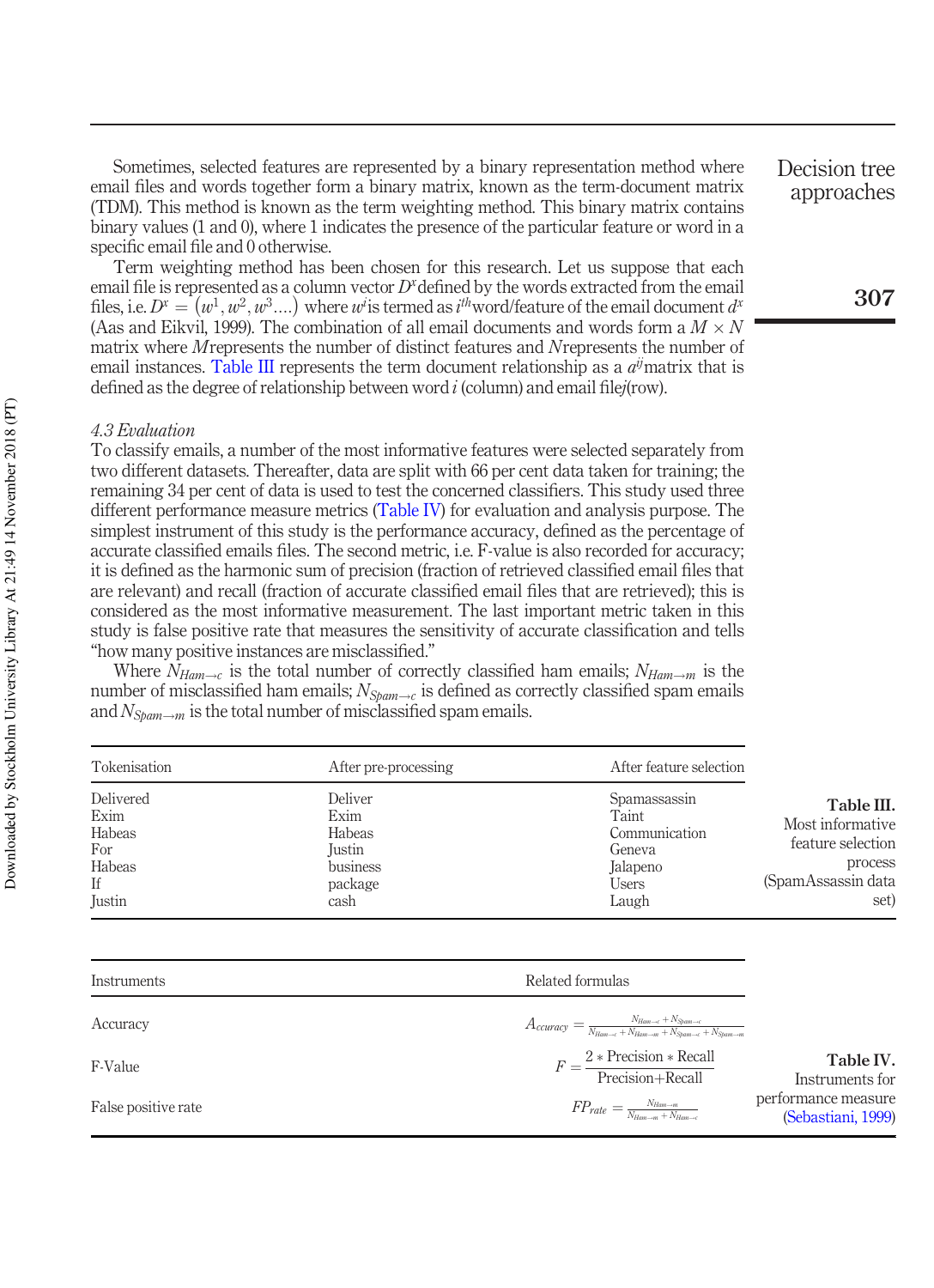*A. Software:*

MATLAB 2008 and JAVA-based environment on the WINDOW 7 operating system with 4GB RAM has been used for this research. In this study, all the classification models were tested with the help of JAVA-based tools. Classification results were taken for visualisation with the help of MATLAB 2008. This was available to us and has been used to make graphs only.

#### 5. Results and discussion

The analysis is divided into three different sections. The first section demonstrates the analysis of concerned decision tree classifiers without boosting algorithms. The second part shows the analysis of classifiers with the use of various boosting algorithms. The last section demonstrates the analysis of combined effect. All analysis has been conducted with the use of three metrics (performance accuracy, F-value and false positive rate). However, the results of performance accuracy and F-value were similar to each other. All classifiers were tested on two publically available datasets where the 36 most informative features from the main dataset SpamAssassin and the 58 most informative features from the LingSpam data set (taken for validation purpose) were selected; the greedy step-wise feature subset selection method was used.

#### *5.1 Analysis of decision tree classi*fi*ers (Without boosting)*

*5.1.1 With performance accuracy.* Table V and Figure 2 demonstrate the performance of concerned decision tree classifiers (AD tree, decision stump and REP tree) without boosting, tested on the SpamAssassin data set. Results show that REP tree and AD tree give excellent performance accuracy (97.5 and 96.3 per cent, respectively). Decision stump is predicted to be an underperforming classifier with 87 per cent performance accuracy.

The same classifiers tested on the LingSpam data set (Table VI and Figure 3) validate the results emerging from the first data set. In this case, the results for REP tree and AD tree were more or less the same with performance accuracy of 96.1 and 96.3 per cent, respectively. Decision stump has again performed relatively poorly with 82.2 per cent accuracy.

*5.1.2 With false positive rate.* Table VII and Figure 4 show the false positive rate of the classifiers without boosting for the SpamAssassin data set. Overall, decision stump performed well in false positive rate (0 per cent), whereas the REP tree also gave a satisfactory result with 1.4 per cent FP rate. In addition, AD tree (with 2 per cent FP rate) is predicted to be worst in this case.

When the same classifiers were tested on the LingSpam data set (Table VIII and Figure 4), contradictory results are obtained. In this case, AD tree (with 1.3 per cent FP rate)

|                                                                   |                                                                      |                              | AD tree                      |                              | Decision tree classifiers<br>Decision stump |                              | REP tree                     |
|-------------------------------------------------------------------|----------------------------------------------------------------------|------------------------------|------------------------------|------------------------------|---------------------------------------------|------------------------------|------------------------------|
|                                                                   | Spam Assassin                                                        | Acc. $(\% )$                 | F value $(\% )$              | Acc. $(\% )$                 | F value $(\% )$                             | Acc. $(\% )$                 | F value $(\% )$              |
| Table V.<br>Accuracy and<br>F-Value for Spam<br>Assassin data set | <i>BOOSTING</i><br>Without Boost<br>Bag<br><b>Boosting</b><br>ABoost | 96.3<br>97.1<br>97.7<br>98.1 | 96.3<br>97.1<br>97.7<br>98.1 | 87.2<br>87.2<br>95.8<br>94.4 | 87<br>87.1<br>95.8<br>94.3                  | 97.5<br>97.8<br>98.2<br>98.3 | 97.5<br>97.8<br>98.2<br>98.3 |

**ISIT** 20,3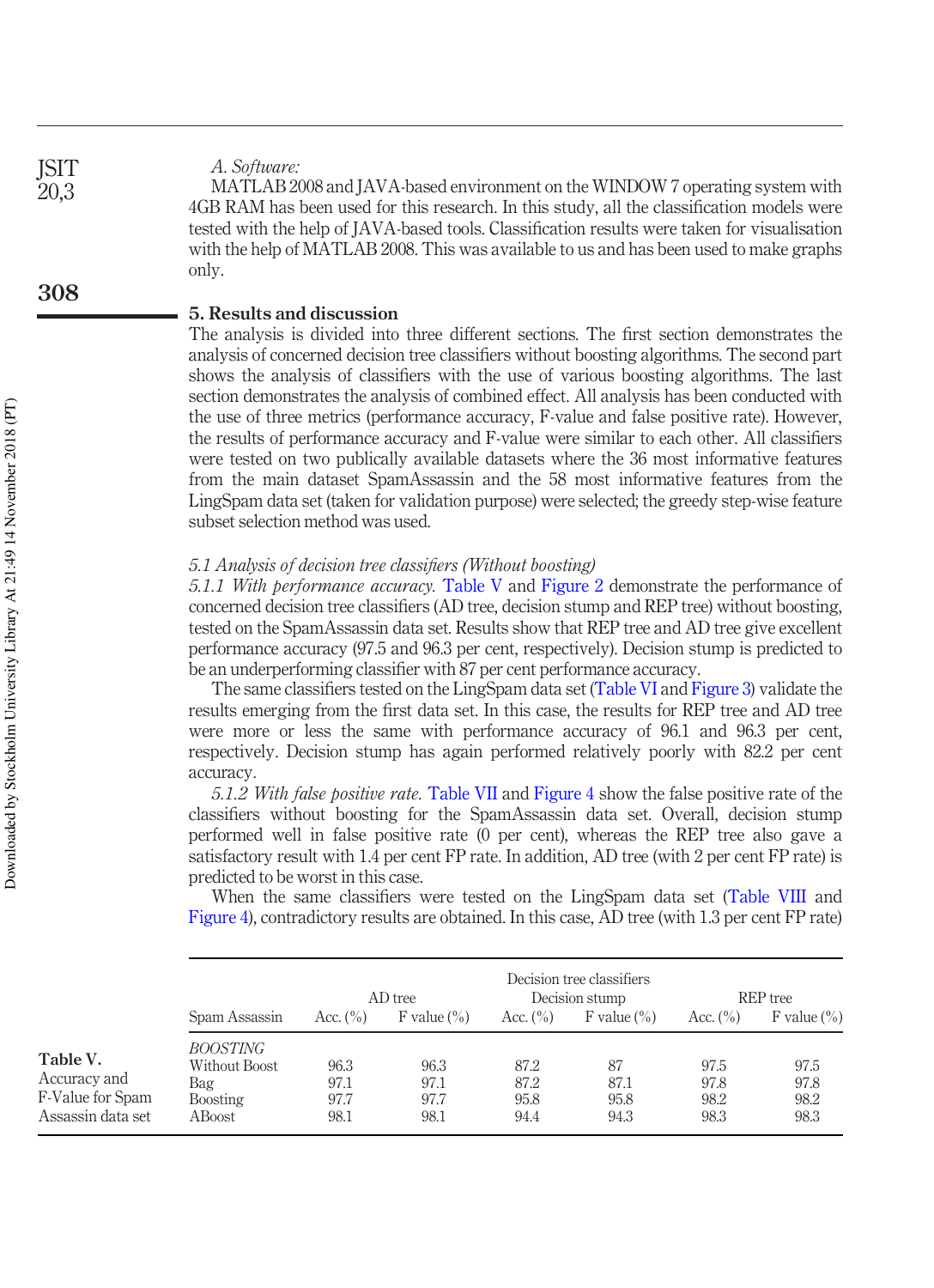

was predicted to be better, whereas the REP tree (with 1.9) was the second best classifier. Decision stump was worst (with 4.4 per cent FP rate) in this case.

#### *5.2 Analysis of decision tree classi*fi*ers (With boosting)*

*5.2.1 With performance accuracy.* From Table V and Figure 2, it is clear that boosting improves the performance accuracy of the classifiers. These observations were noted from classifiers tested on SpamAssassin data set; these demonstrate that REP tree and AD tree are both good classifiers with/without boosting with performance accuracy 96.3 to 98.1 per cent for AD tree and 97.5 to 98.3 per cent for REP tree. Decision stump is shown to be weak with performance accuracy 87.2 to 94.4 per cent.

The same classifiers were tested on the LingSpam data set. Table VI and Figure 3 confirm the results for the SpamAssassin data set. In this case, again REP tree and AD tree are the best classifiers with/without boosting; performance accuracy for REP tree is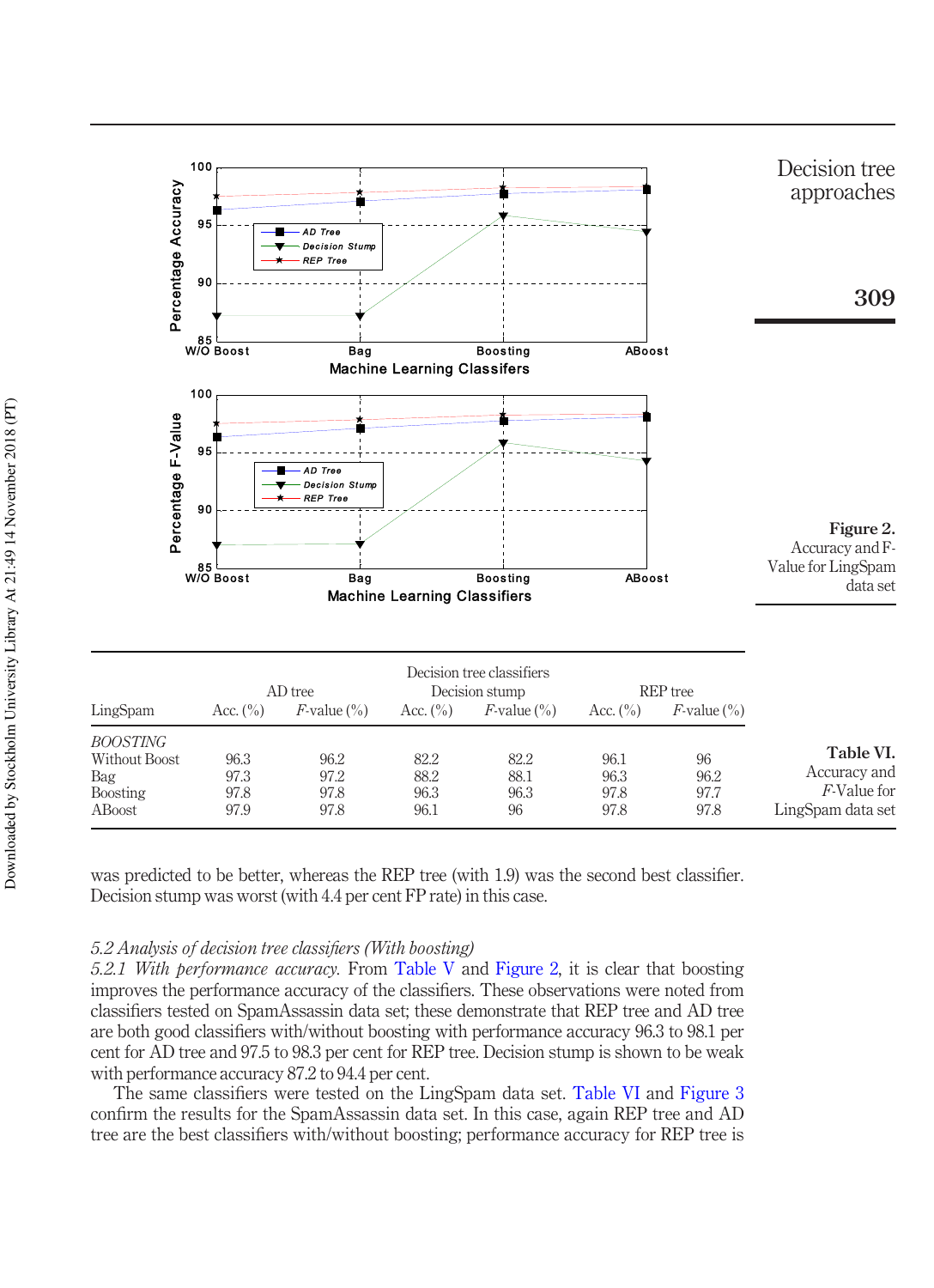

96.3 per cent to 97.9 per cent and 96.2 per cent to 97.8 per cent for AD tree. Decision stump is found to be underperforming again with 82.2 per cent to 96.1 per cent performance accuracy.

*5.2.2 With false positive rate.* In the case of boosting algorithms when tested on the SpamAssassin data set (Table VII and Figure 4) in conjunction with different decision tree classifiers, AdaBoost was best with 1.1 to 2.7 per cent FP rate.

Similar results were obtained from the LingSpam data set (Table VIII and Figure 4) where again AdaBoost performed well with 0.6 per cent to 2.6 per cent FP rate.

#### *5.3 Analysis with combination of boosting and decision tree*

*5.3.1 With performance accuracy.* Table V and Figure 2 demonstrate the effect of various boosting algorithms on the different decision tree classifiers tested on the SpamAssassin data set. Results show that AD tree and REP tree are both proven to be excellent classifiers with the use of AdaBoost and boosting with re-sample algorithms. AdaBoost was shown to be the best boosting algorithm, while boosting with re-sample was the second best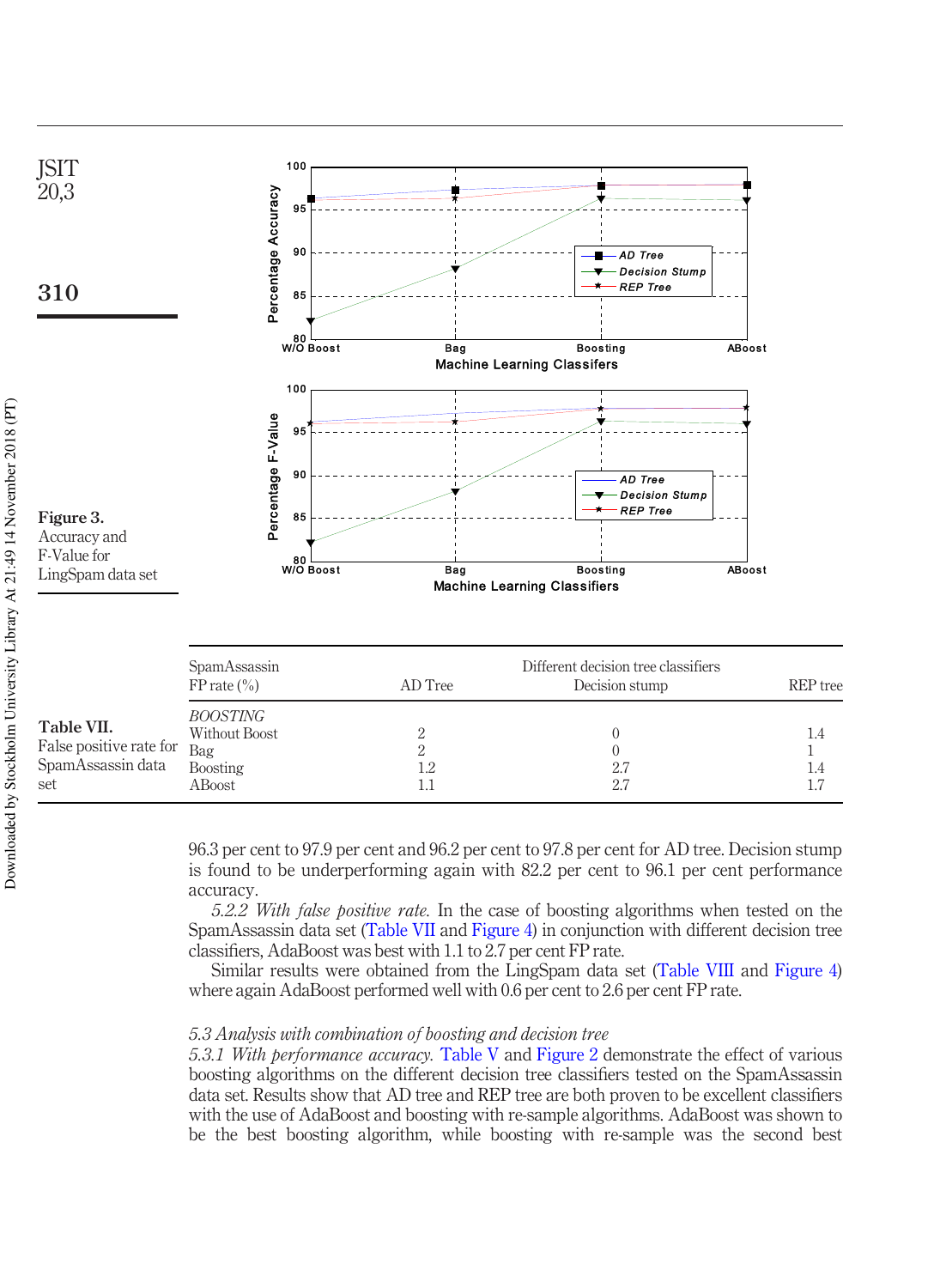

algorithm for boosting. REP tree with AdaBoost was identified to be a better combination with 98.3 per cent accuracy, whereas REP tree with boosting with re-sample was second best with 98.2 per cent performance accuracy; bagging is predicted to be a weak boosting algorithm.

Table VI and Figure 3 demonstrate the observations of the classifiers tested on the LingSpam data set that validates the SpamAssassin data set. In this case, the REP tree classifier with AdaBoost/boosting with re-sampling algorithms was best with 97.8 per cent accuracy. The bagging algorithm has again proven to be weak.

*5.3.2 With false positive rate.* In the view of combined effect (Table VII, Figure 4), when the same classifiers were tested with boosting algorithms on the SpamAssassin data set, REP tree in conjunction with AdaBoost (with 1.2 per cent FP rate) is predicted to be excellent, whereas REP tree (1 to 1.7 per cent FP rate) was the second best in all combinations. Decision stump classifier is again predicted to be worst.

On the other hand, the classifiers when tested on the LingSpam data set (Table VIII, Figure 4) validate perfectly the results emerging from the SpamAssassin data set. In this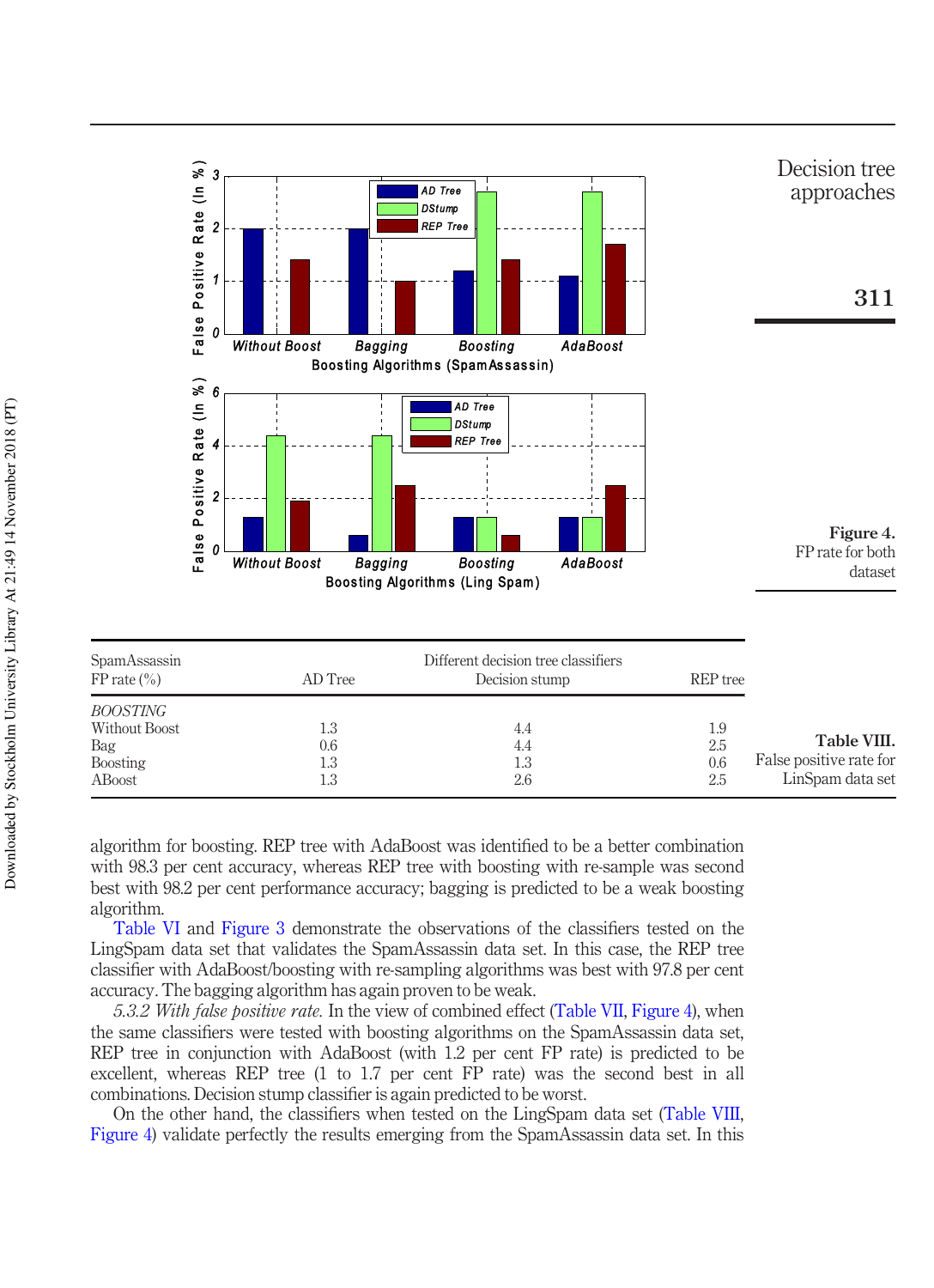case, AD tree with Adaboost again proves to be better with 1.3 per cent FP rate; REP tree with AdaBoost was second best.

#### *5.4 Signi*fi*cance test (10 fold cross-validation of accuracy and F-value)*

Cross-validation is a method of evaluating classification models by splitting the corpus into a training set to train the model, and a test set to evaluate it. In 10-fold crossvalidation (Moreno-Torres, *et al.*, 2012), the corpus is randomly split into ten equal size subsamples. Of the ten subsamples, a single subsample is taken as the validation data for testing the model, with the remaining nine subsamples used as training data. The crossvalidation process is then repeated ten times (the folds), with each of the ten subsamples used exactly once as the validation data. The ten results from the folds can then be averaged to get a single estimation. The advantage of this method is that all observations are used for both training and validation, and each observation is used for validation exactly once.

*5.4.1 Analysis of accuracy and F value with 10-fold cross-validation.* After crossvalidation, the results of accuracy and f-value of experiment setting 66-34 per cent training and testing (Table V and VI; Figures 2, 3) and 10-fold cross-validation (Tables IX, X) have been compared. Results of 10-fold cross-validation strongly support the results from the first experiment setting for both datasets. In the validation process, again the REP decision tree with Adaboost has been predicted as the most accurate model among those tested in this study with 99.1 per cent accuracy for the SpamAssassin data set and 98.2 per cent for the Lingspam data set.

5.4.1.1 Discussion and comparison. Table XI shows the comparative analysis of decision tree classifiers in recent work. The work done by Trivedi and Dey (2013d) uses decision tree classifiers and builds a model for Enron dataset with 88-92 per cent accuracy. If we compare the proposed boosted decision tree model, it clearly depicts that the proposed model

|                                                                              |                                                                             |                              | AD tree                      |                              | Decision tree classifiers<br>Decision stump |                              | REP tree                     |
|------------------------------------------------------------------------------|-----------------------------------------------------------------------------|------------------------------|------------------------------|------------------------------|---------------------------------------------|------------------------------|------------------------------|
|                                                                              | LingSpam                                                                    | Acc. $(\% )$                 | $F$ -value $(\%)$            | Acc. $(\% )$                 | $F$ -value $(\%)$                           | Acc. $(\% )$                 | $F$ -value $(\%)$            |
| Table IX.<br>Accuracy and<br><i>F</i> -Value for<br>SpamAssassin data<br>set | <b>BOOSTING</b><br>Without Boost<br>Bag<br><b>Boosting</b><br><b>ABoost</b> | 97.1<br>97.8<br>98.2<br>98.3 | 97.1<br>97.8<br>98.2<br>98.3 | 88.7<br>89.1<br>96.4<br>95.2 | 88.7<br>89.1<br>96.4<br>95.2                | 98.3<br>98.4<br>99.1<br>99.1 | 98.3<br>98.4<br>99.1<br>99.1 |

|                                                              |                                                                      |                              | AD tree                      |                              | Decision tree classifiers<br>Decision stump |                              | REP tree                     |
|--------------------------------------------------------------|----------------------------------------------------------------------|------------------------------|------------------------------|------------------------------|---------------------------------------------|------------------------------|------------------------------|
|                                                              | LingSpam                                                             | Acc. $(\% )$                 | $F$ -value $(\%)$            | Acc. $(\% )$                 | $F$ -value $(\%)$                           | Acc. $(\% )$                 | $F$ -value $(\%)$            |
| Table X.<br>Accuracy and<br>F Value for<br>LingSpam data set | <i>BOOSTING</i><br>Without Boost<br>Bag<br><b>Boosting</b><br>ABoost | 96.8<br>97.9<br>98.0<br>98.1 | 96.8<br>97.9<br>98.0<br>98.1 | 83.4<br>89.1<br>97.2<br>97.1 | 83.4<br>89.1<br>97.2<br>97.1                | 97.2<br>97.5<br>98.2<br>98.2 | 97.1<br>97.5<br>98.2<br>98.2 |

**ISIT** 20,3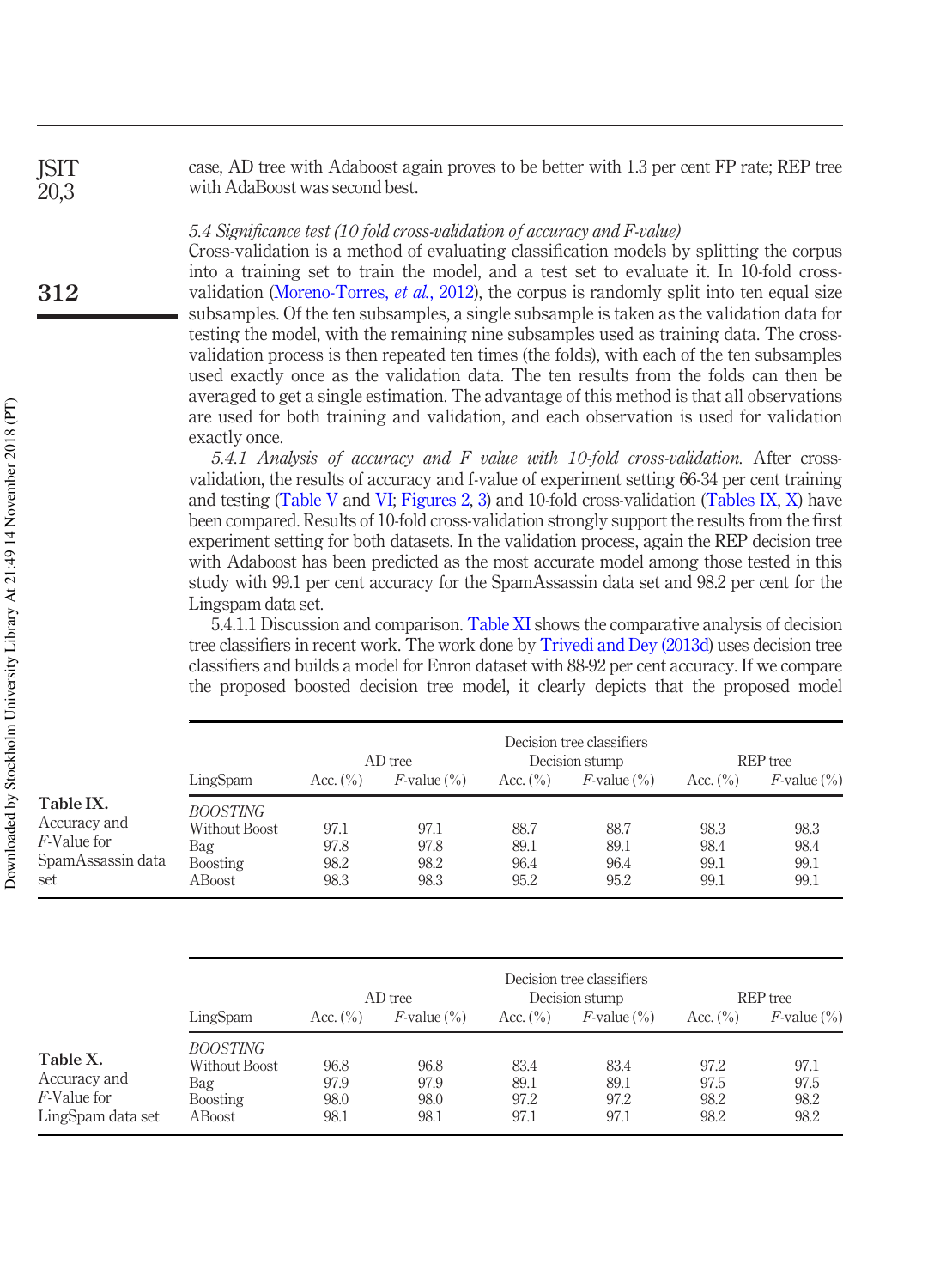| S/N          | Authors                                                        | <b>Methods</b>                                      | Data sets                                                             | Accuracy in %                                     | Decision tree<br>approaches                |
|--------------|----------------------------------------------------------------|-----------------------------------------------------|-----------------------------------------------------------------------|---------------------------------------------------|--------------------------------------------|
| $\mathbf{1}$ | Trivedi and Dey (2013a,<br>2013b, 2013c, 2013d)                | Boosting approaches on<br>Probabilistic classifiers | Enron Email data                                                      | 88-92%                                            |                                            |
| 2<br>3       | Zhang <i>et al.</i> $(2014)$<br>Jayetta Datta et al.<br>(2015) | Decision Tree<br>I48 with AdaBoost                  | 6000 emails Dataset<br>Google hangout data                            | 91.02-94.27%<br>$99.99\%$                         |                                            |
| 4<br>5.      | Goval et al. (2016)<br>Khodabandehlou and                      | kNN and Decision Tree<br>Decision Tree and ANN      | Datasets of twitter<br>Customer behavioural                           | 74.8% for decision tree<br>ANN was good than      | 313                                        |
|              | Zivari Rahman (2017)                                           | with boosting                                       | data                                                                  | Decision Tree (97.92)                             |                                            |
| 6            | Gashti (2017)                                                  | decision tree (CART),<br>SVM, NB and MLP            | Spam Base, Ling Spam<br>and PU1                                       | 87.05-100.00%                                     |                                            |
|              | Shah and Kumar (2018)                                          | ID 3 and other machine<br>learning methods          | 10,000 email data for<br>training and 2,000<br>email data for testing | 78.57-83.92%                                      |                                            |
| 8            | Proposed work<br><b>Boosting Decision Tree</b>                 | Decision Tree with<br><b>Boosting</b>               | Spamassassin (4,700)<br>emails), Ling Spam (956<br>emails)            | 99.1 (for Spamassassin).<br>98.2% (for Ling Spam) | Table XI.<br>Comparison with<br>other work |

compares favourably to Trivedi and Dey (2013d). The proposed model may also be tested on Enron data set. On the other hand, the proposed boosted decision tree model performs well in comparison to the work conducted by Zhang *et al.*( 2014), Goyal *et al.* (2016), Khodabandehlou and Zivari Rahman (2017) as well as Shah and Kumar (2018). The proposed model may also be validated on the data set used in the studies mentioned. If the comparison of the proposed model is made with the work of Gashti,  $(2017)$  – a model with accuracy 87.05 to 100 per cent – our model is comparable with accuracy 98.2 to 99.1 per cent. After comparing the results of the proposed model with others in the field, it is evident that the proposed model shows promise in detecting spams from emails. However, the proposed model may be tested with other data sets.

#### *5.5 Wilcoxon signed-rank test (For matched dataset)*

This study uses the Wilcoxon signed-rank test (Hu *et al.*, 2016) for further verification of the predictive accuracy of the decision tree classifiers used. The Wilcoxon signed-rank test is used to test whether the outcome of the two classifiers is significantly different or not (Demšar, 2006). The null hypothesis for this setup would be "the predictive capability of two machine learning classifiers is the same"; hence, the mean difference of the accuracy of the classifiers would be zero. In this study, all the machine learning classifiers are tested on two different data sets. At first "Wilcoxon signed-rank test" is performed on the SpamAssassin dataset and then on the Lingspam data set. Table XII and Table XIII show the *p*-values of the pair-wise machine learning classifiers based on the values of F-measures for the SpamAssassin and Lingspam data sets, respectively. In Tables XII and XIII, the *p*-values that are greater than the significant level (i.e.  $p > 0.05$ ) have been illustrated in bold. Four observations are noted from the tables:

- (1) *Observation 1*: In terms of F-measure of the two data sets, most of the pair-wise decision tree classifiers are significantly different (*p*-value < 0.05) from the others with only a small number of exceptions  $(p$ -value  $> 0.05$ ).
- (2) *Observation 2*: REP tree and AD tree with Adaboost and boosting with re-sample methods perform well, significantly different from the decision stump classifier. The predictive capability of AD tree and REP tree with Adaboost was comparable.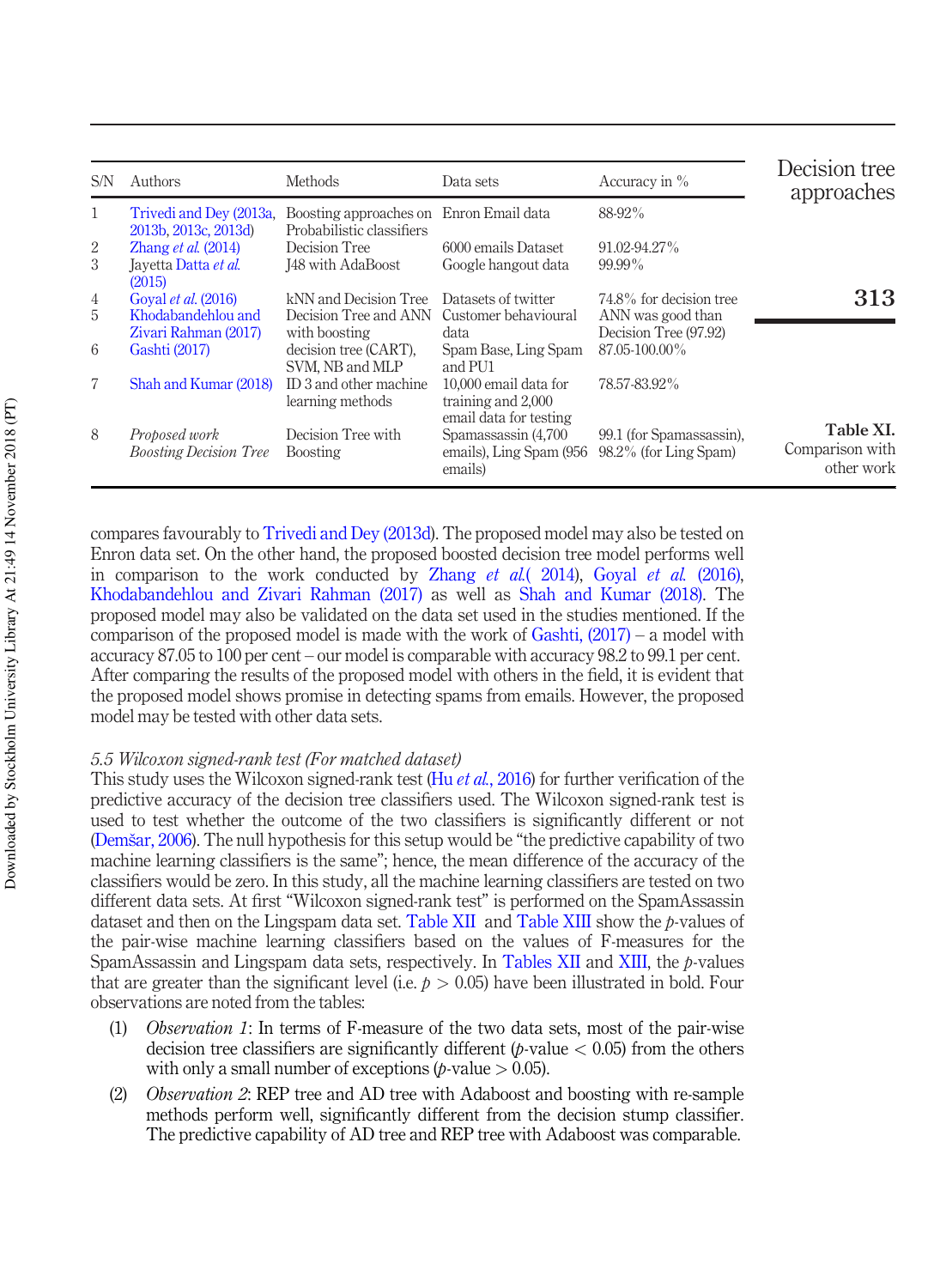| Table XII.<br>Wilcoxon's signed-<br>rank test between<br>each pair OF<br>classifiers on the<br>spamassassin<br>dataset (F-measure)                                                                                                                  |                   |                                                       |                                |                                              |                                                             |                                                                      |                                                                                |                                                                                            |                                                                                                    | 314                                                                                                                   | JSIT<br>20,3                                                                                                                    |
|-----------------------------------------------------------------------------------------------------------------------------------------------------------------------------------------------------------------------------------------------------|-------------------|-------------------------------------------------------|--------------------------------|----------------------------------------------|-------------------------------------------------------------|----------------------------------------------------------------------|--------------------------------------------------------------------------------|--------------------------------------------------------------------------------------------|----------------------------------------------------------------------------------------------------|-----------------------------------------------------------------------------------------------------------------------|---------------------------------------------------------------------------------------------------------------------------------|
|                                                                                                                                                                                                                                                     |                   |                                                       |                                |                                              |                                                             |                                                                      |                                                                                |                                                                                            |                                                                                                    |                                                                                                                       |                                                                                                                                 |
|                                                                                                                                                                                                                                                     |                   |                                                       |                                |                                              |                                                             |                                                                      |                                                                                |                                                                                            |                                                                                                    |                                                                                                                       |                                                                                                                                 |
|                                                                                                                                                                                                                                                     |                   |                                                       |                                |                                              |                                                             |                                                                      |                                                                                |                                                                                            |                                                                                                    |                                                                                                                       |                                                                                                                                 |
| P-values*                                                                                                                                                                                                                                           | Decision<br>stump | REP tree                                              | AD tree+<br>Bagging            | Decision<br>Bagging<br>$stump+$              | Bagging<br>$tree+$<br>REP                                   | AD tree+<br>Boosting                                                 | Boosting<br>Decision<br>$stump+$                                               | REP tree+<br>Boosting                                                                      | Adaboost<br>AD tree+                                                                               | Adaboost<br>Decision<br>$stump+$                                                                                      | REP <sub>tree</sub><br>Adaboost                                                                                                 |
| mg<br>mg<br>Decision Stump + Bagg:<br>Decision Stump + Boost<br>REP Tree + Boosting<br>REP Tree + Bagging<br>AD Tree + Adaboost<br>AD Tree + Boosting<br>AD Tree + Bagging<br>Decision Stump +<br>Decision Stump<br>REP Tree<br>Adaboost<br>AD Tree | 3.01E-11          | 0.050092<br>3.01E-11                                  | 0.004317<br>3.00E-11<br>0.0007 | 0.002819<br>3.01E-11<br>3.01E-11<br>3.01E-11 | 0.251828<br>1.10E-08<br>3.00E-11<br>$0.46873\,$<br>3.01E-11 | 1.76E-09<br>1.83E-13<br>$3.00E-11$<br>3.01E-11<br>0.58941<br>0.00195 | 0.000005<br>L85E-13<br>1.85E-13<br>7.68E-08<br>5.44E-09<br>.78E-09<br>3.00E-11 | 1.85E-13<br>2.14E-10<br>1.85E-13<br>3.00E-11<br>0.00005<br>3.00E-11<br>3.00E-11<br>0.02096 | L85E-13<br>.85E-13<br>4.17E-09<br>3.01E-11<br>3.01E-11<br>3.01E-11<br>0.00095<br>0.09184<br>2.0829 | 1.85E-13<br>$.85E-13$<br>1.78E-09<br>3.51E-07<br>3.00E-11<br>3.01E-11<br>3.01E-11<br>3.01E-11<br>3.01E-11<br>3.01E-11 | 0.050883<br>2830232<br>0.081979<br>0.001902<br>1.85E-13<br>1.85E-13<br>1.28E-09<br>3.01E-11<br>3.01E-11<br>3.01E-11<br>3.01E-11 |
| Note: * Wilcoxon's Sign                                                                                                                                                                                                                             |                   | ed-Rank Test is performed on the 95% confidence level |                                |                                              |                                                             |                                                                      |                                                                                |                                                                                            |                                                                                                    |                                                                                                                       |                                                                                                                                 |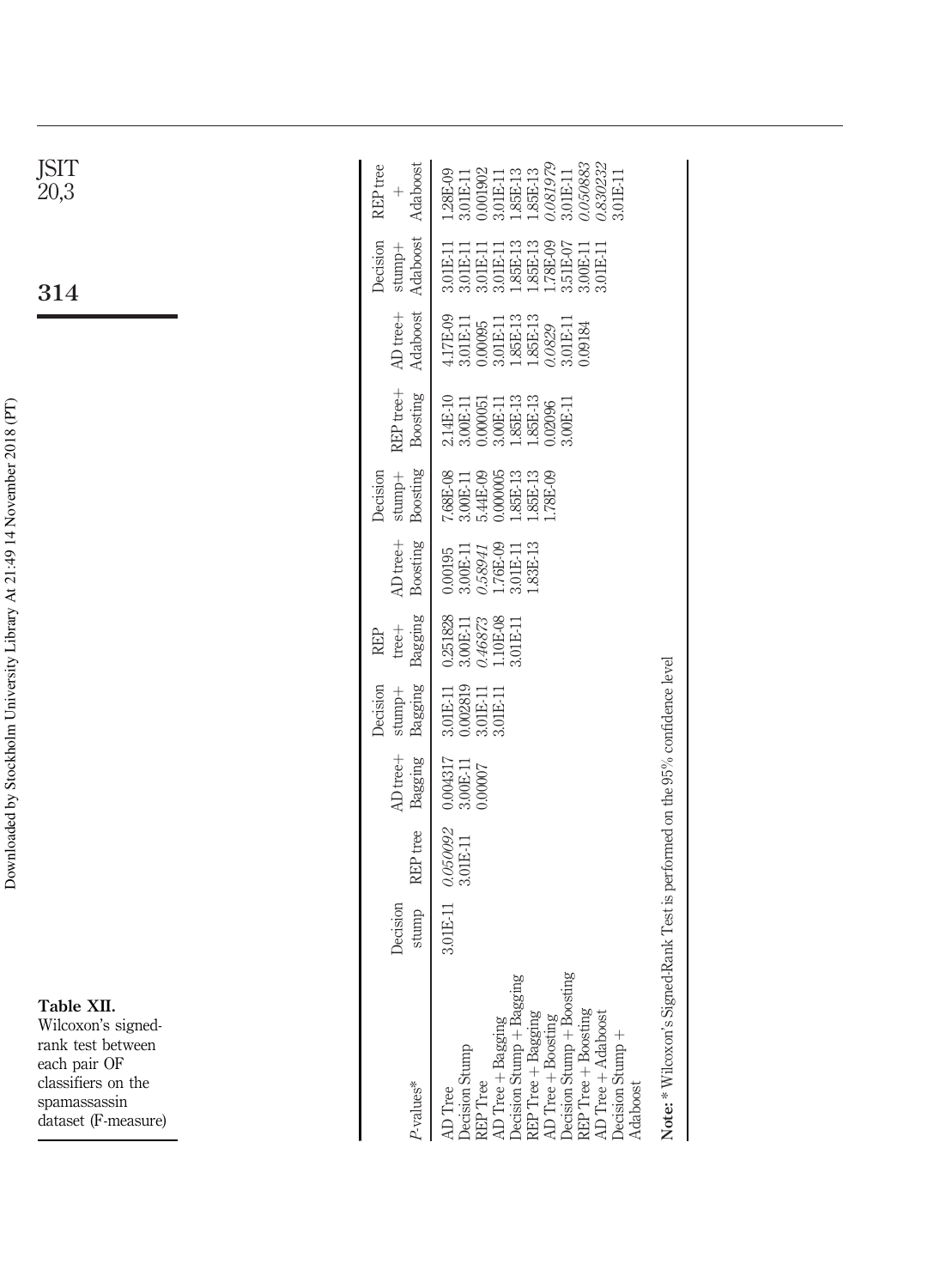| Decision tree                                                                                                                    |                                                                              | 0.000015<br>0.001375<br>0.000352<br>2.77E-08<br>1.11E-09<br>3.27E-07<br>2.86E-11<br>4.09E-11                                                                                         | Adaboost<br>REP <sub>tree</sub>  |
|----------------------------------------------------------------------------------------------------------------------------------|------------------------------------------------------------------------------|--------------------------------------------------------------------------------------------------------------------------------------------------------------------------------------|----------------------------------|
| approaches                                                                                                                       |                                                                              |                                                                                                                                                                                      |                                  |
| 315                                                                                                                              |                                                                              | 0.485631<br>0.000038<br>0.000052<br>0.010542<br>2.82E-11<br>2.83E-11<br>2.83E-11<br>2.87E-11                                                                                         | Adaboost<br>Decision<br>$stump+$ |
|                                                                                                                                  |                                                                              | 0.057867<br>0.001905<br>$1.88\mathrm{E}{\cdot}10$<br>2.92E-11<br>2.90E-11<br>2.93E-11<br>2.89E-11<br>2.87E-11                                                                        | Adaboost<br>AD tree+             |
|                                                                                                                                  |                                                                              | 0.116026<br>3.93E-09<br>2.98E-11<br>2.89E-11<br>2.89E-11<br>2.86E-11                                                                                                                 | REP tree+<br>Boosting            |
|                                                                                                                                  |                                                                              | 0.593604<br>0.000074<br>0.000262<br>2.88E-11<br>2.88E-11                                                                                                                             | Boosting<br>$stump+$<br>Decision |
|                                                                                                                                  |                                                                              | 4.10E-10<br>$2.89\mathrm{E}\cdot11$<br>2.85E-11<br>3.12E-11                                                                                                                          | AD tree +<br>Boosting            |
|                                                                                                                                  |                                                                              | 0.007232<br>0.104225<br>2.82E-11                                                                                                                                                     | REP tree +<br>Bagging            |
|                                                                                                                                  |                                                                              | $2.88E-11$<br>2.86E-11                                                                                                                                                               | $stump+$<br>Bagging<br>Decision  |
|                                                                                                                                  |                                                                              | 0.035407                                                                                                                                                                             | AD tree+<br>Bagging              |
|                                                                                                                                  |                                                                              |                                                                                                                                                                                      | REP <sub>tree</sub>              |
|                                                                                                                                  |                                                                              |                                                                                                                                                                                      | Decision<br>stump                |
| Table XIII.<br>Wilcoxon's signed-<br>rank test between<br>each pair OF<br>classifiers on the<br>LingSpam data set<br>(F-measure) | Note: * Wilcoxon's signed-rank test is performed on the 95% confidence level | ting<br>mg<br>Decision Stump + Bagg<br>Decision Stump + Boos<br>REP Tree + Boosting<br>AD Tree + Adaboost<br>REP Tree + Bagging<br>AD Tree + Boosting<br>AD Tree+Bagging<br>REP Tree | P-values*                        |

Downloaded by Stockholm University Library At 21:49 14 November 2018 (PT) Downloaded by Stockholm University Library At 21:49 14 November 2018 (PT)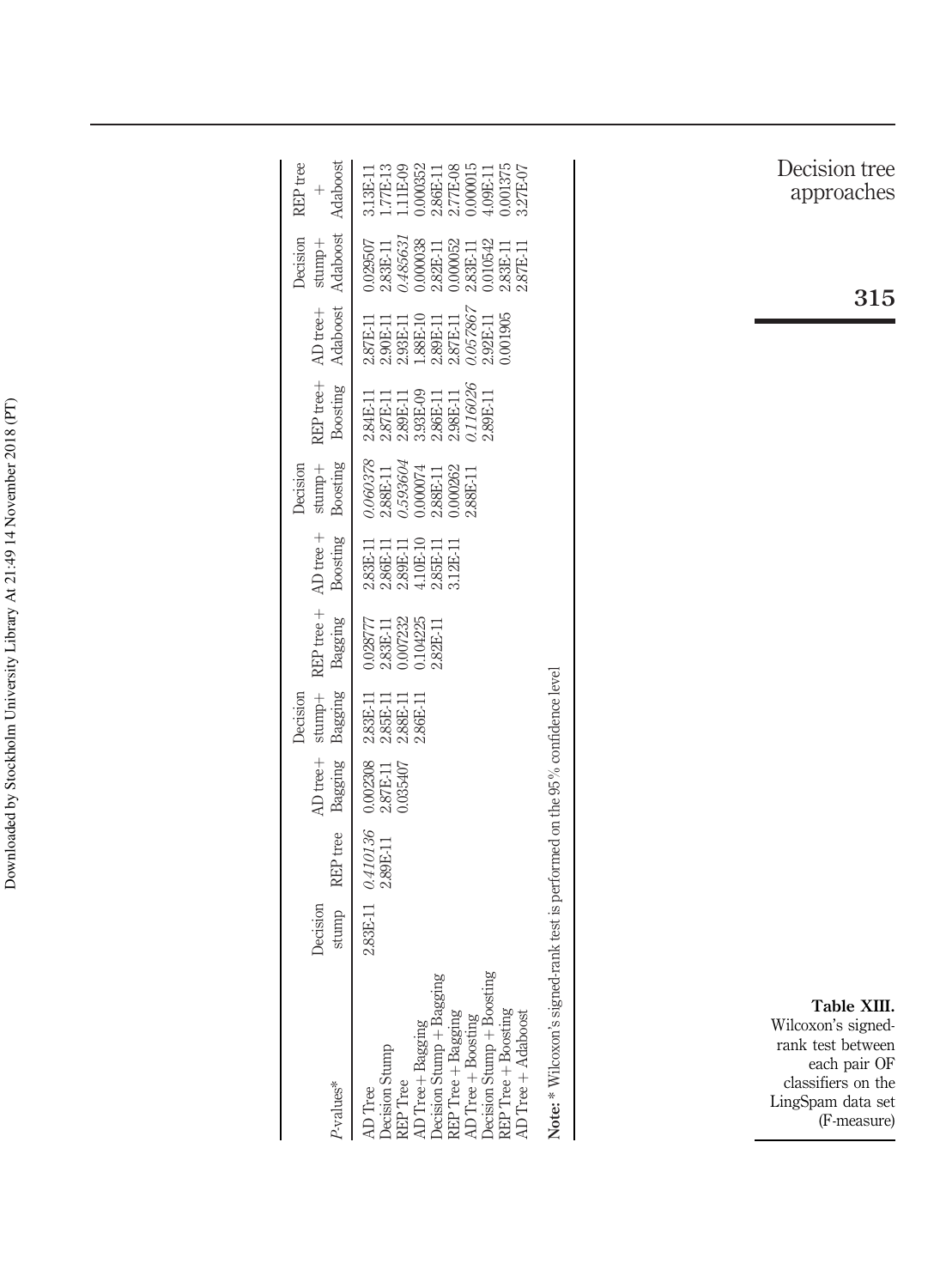| (3) <i>Observation 3</i> : The combination of REP tree and AD tree with/without boosting       |
|------------------------------------------------------------------------------------------------|
| are found to be comparable with ( <i>b</i> -value $> 0.05$ ). This indicates that the strength |
| of both classifiers with/without boosting is significant.                                      |

(4) *Observation 4*: Decision stump classifier with/without boosting is found to be the underperforming classifier of this research. In all cases, the AD tree and REP tree with/without boosting are significantly different from the decision stump classifier with/without boosting.

#### 6. Conclusion

The impact of spam (unsolicited) emails poses a number of challenges for organisations and huge potential financial losses. Some machine learning classifiers lack effective performance due to bad sampling and weak learning. With these challenges in mind, this research has studied the performance of various decision tree classifiers (AD tree, decision stump and REP tree) tested on two publically available data sets (SpamAssassin and LingSpam). REP tree and AD tree have performed well, with REP tree proving to be the best. Furthermore, different boosting algorithms (bagging, boosting with re-sample, AdaBoost) are incorporated to enhance the decision tree classifiers. Among all decision tree classifiers, REP tree and AD tree both perform well with AdaBoost and boosting with re-sampling; REP tree with AdaBoost is also found to be a good combination. Greedy step-wise search shows promise in searching out the most informative features of the datasets.

In addition, to validate the performance of the decision tree classifiers, 10-fold crossvalidation of accuracy and F-measure has been conducted. In the validation process, the results show strong support to the results obtained from the 66-34 per cent training and testing split setup.

Furthermore, to check the significant difference of the performance accuracy and F-measure of decision tree classifiers, the Wilcoxon signed-rank test of matched data was carried out for both datasets. The results of this test suggest that most of the decision tree classifiers are significantly different on 95 per cent confidence interval (*p*-value < 0.05) from others with only a small number of exceptions  $(p$ -value  $> 0.05$ ). Finally, this research concludes that REP tree and AD tree with Adaboost algorithms and boosting with resample are effective in classifying spam and ham emails.

This study imposes some limitations as well. Only English language emails have been used in this study. Neither sort message services nor multimedia services were incorporated. Image spam and attachments were not considered for this research. Training and testing time were not taken into account. To enhance this model, we are suggesting some future work as the follow up to this study.

In future, these boosting algorithms may be tested with other machine learning classifiers. The same study may be performed on other data sets. As this study concerns only email spam classifiers, the same proposed models may be used for other machine learning applications such as sentiment analysis, blog mining, news mining and other data and text mining applications. This research has taken only the body part of emails for analysis. Both header and body parts may be taken together for further research. Another limitation of this study is training time that has not been addressed. In future, the same models may be tested with other metrics such as training and testing time and ROC measure.

**ISIT** 20,3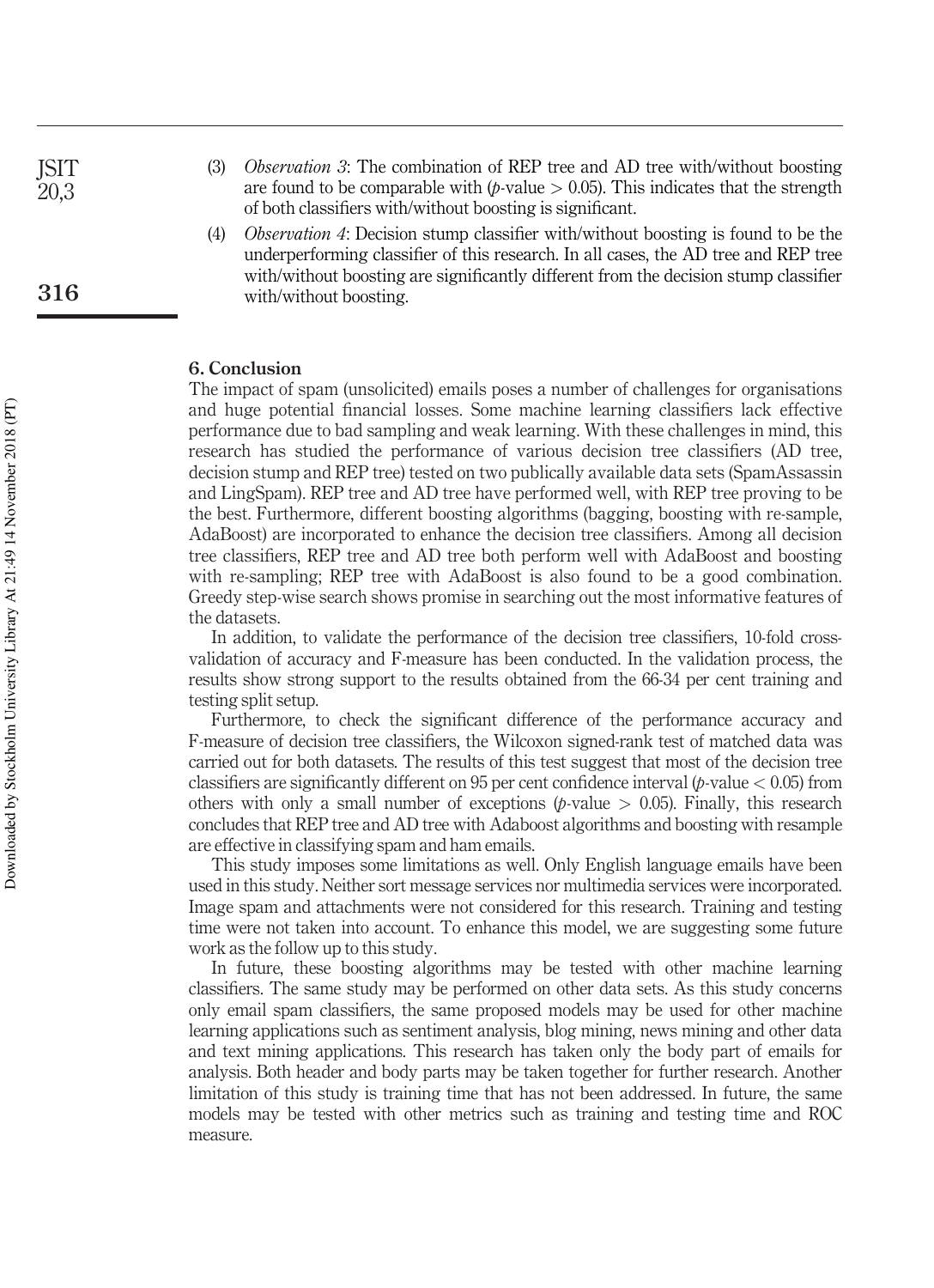#### References

Downloaded by Stockholm University Library At 21:49 14 November 2018 (PT) Downloaded by Stockholm University Library At 21:49 14 November 2018 (PT) Aas, K. and Eikvil, L. (1999), *Text categorisation: A survey*.

- Abdulsalam, H., Skillicorn, D.B. and Martin, P. (2011), "Classification using streaming random forests", *Ieee Transactions on Knowledge and Data Engineering*, Vol. 23 No. 1, pp. 22-36.
- Abu-Nimeh, S., Nappa, D., Wang, X. and Nair, S. (2007), "A comparison of machine learning techniques for phishing detection", In *Proceedings of the Anti-phishing Working Groups 2nd Annual eCrime Researchers Summit*, *ACM*, pp. 60-69.

Breiman, L. (1996),"Bagging predictors", *Machine Learning*, Vol. 24 No. 2, pp. 123-140.

- Carreras, X., Màrquez, L. and Padró, L. (2003), "A simple named entity extractor using AdaBoost", In *Proceedings of the Seventh Conference on Natural Language Learning at HLT-NAACL 2003*, *Association for Computational Linguistics*, Vol. 4, pp. 152-155.
- Carreras, X. and Marquez, L. (2001), "Boosting trees for anti-spam email filtering", arXiv preprint cs/0109015.
- Castillo, C., Donato, D., Gionis, A., Murdock, V. and Silvestri, F. (2007), "Know your neighbors: Web spam detection using the web topology", In *Proceedings of the 30th Annual International ACM SIGIR Conference on Research and Development in Information Retrieval*, *ACM*, pp. 423-430.
- Cranor, L.F. and LaMacchia, B.A. (1998),"Spam!", *Communications of the Acm*, Vol. 41 No. 8, pp. 74-83.
- Datta, J., Kataria, N. and Hubballi, N. (2015), "Network traffic classification in encrypted environment: a case study of google hangout", In *Communications (NCC), 2015 Twenty First National Conference on*, *IEEE*, pp. 1-6.
- DeBarr, D. and Wechsler, H. (2009), "Spam detection using clustering, random forests, and active learning", In *Sixth Conference on Email and Anti-Spam*. *Mountain View*, *CA*.
- Demšar, J. (2006), "Statistical comparisons of classifiers over multiple data sets", *Journal of Machine Learning Research*, Vol. 7, pp. 1-30.
- Drucker, H., Wu, D. and Vapnik, V.N. (1999), "Support vector machines for spam categorization", *Ieee Transactions on Neural Networks*, Vol. 10 No. 5, pp. 1048-1054.
- Duda, R.O., Hart, P.E., and Stork, D.G. (2001), "Pattern classification", *International Journal of Computational Intelligence and Applications*, Vol. 1, pp. 335-339.
- Efron, B. (1982),"The jackknife, the bootstrap, and other resampling plans", *Siam*, Vol. 38.
- Erdélyi, M., Garzó, A. and Benczúr, A.A. (2011), "Web spam classification: a few features worth more", In *Proceedings of the 2011 Joint WICOW/AIRWeb Workshop on Web Quality*, *ACM*, pp. 27-34.
- Exarchos, T.P., Tsipouras, M.G., Exarchos, C.P., Papaloukas, C., Fotiadis, D.I. and Michalis, L.K. (2007), "A methodology for the automated creation of fuzzy expert systems for ischaemic and arrhythmic beat classification based on a set of rules obtained by a decision tree", *Arti*fi*cial Intelligence in Medicine*, Vol. 40 No. 3, pp. 187-200.
- Freund, Y. and Mason, L. (1999), "The alternating decision tree learning algorithm", *In ICML*, Vol. 99, pp. 124-133.
- Freund, Y. and Schapire, R.E. (1996), "Experiments with a new boosting algorithm", *In Icml*, Vol. 96, pp. 148-156.
- Friedman, J., Hastie, T. and Tibshirani, R. (2001), *The Elements of Statistical Learning*, Springer series in statistics, New York, NY, Vol. 1 No. 10.
- Gadat, S. and Younes, L. (2007), "A stochastic algorithm for feature selection in pattern recognition", *The Journal of Machine Learning Research*, Vol. 8, pp. 509-547.
- Gashti, M.Z. (2017), "Detection of spam email by combining harmony search algorithm and decision tree. Engineering", *Technology and Applied Science Research*, Vol. 7 No. 3, pp. 1713-1718.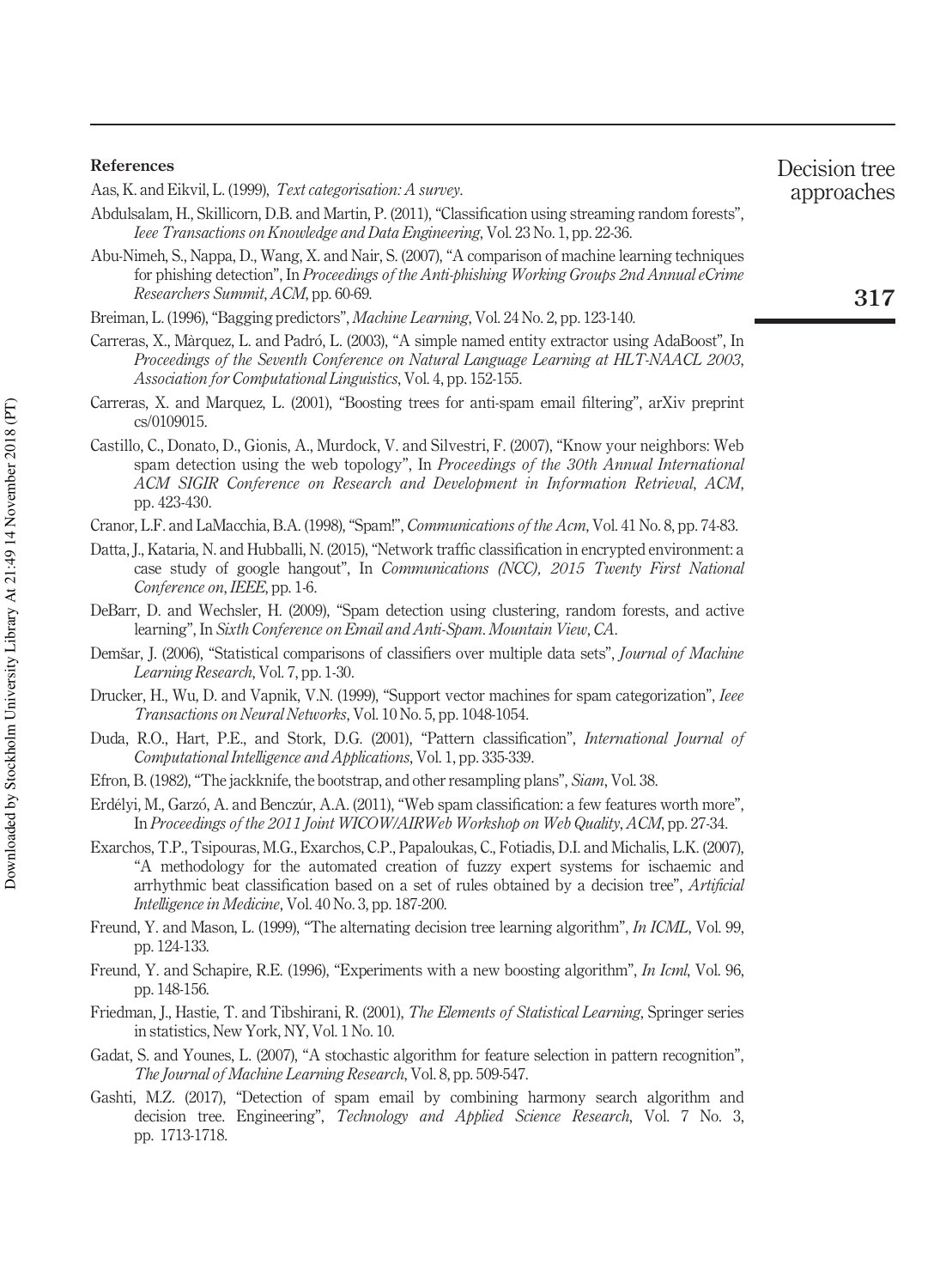| <b>JSIT</b><br>20,3 | Goyal, S., Chauhan, R.K. and Parveen, S. (2016), "Spam detection using KNN and decision tree<br>mechanism in social network", In Parallel, Distributed and Grid Computing (PDGC), 2016<br>Fourth International Conference on, IEEE, pp. 522-526.                             |
|---------------------|------------------------------------------------------------------------------------------------------------------------------------------------------------------------------------------------------------------------------------------------------------------------------|
|                     | Hu, Z., Chiong, R., Pranata, I., Susilo, W. and Bao, Y. (2016), "Identifying malicious web domains using<br>machine learning techniques with online credibility and performance data", Proceedings of the<br>IEEE Congress on Evolutionary Computation (CEC), pp. 5186-5194. |
| 318                 | Iba, W. and Langley, P. (1992), "Induction of One-Level decision trees", $In ML$ , (pp. 233-240.                                                                                                                                                                             |
|                     | Janecek, A., Gansterer, W.N., Demel, M. and Ecker, G. (2008), "On the relationship between feature<br>selection and classification accuracy", Journal of Machine Learning Research-Proceedings Track,<br>Vol. 4, pp. 90-105.                                                 |
|                     | Khodabandehlou, S. and Zivari Rahman, M. (2017), "Comparison of supervised machine learning<br>techniques for customer churn prediction based on analysis of customer behavior", Journal of<br>Systems and Information Technology, Vol. 19 Nos 1/2, pp. 65-93.               |
|                     | Kingsford, C. and Salzberg, S.L. (2008), "What are decision trees?", Nature Biotechnology, Vol. 26 No. 9,<br>pp. 1011-1013.                                                                                                                                                  |
|                     | Koprinska, I., Poon, J., Clark, J. and Chan, J. (2007), "Learning to classify e-mail", Information Sciences,<br>Vol. 177 No. 10, pp. 2167-2187.                                                                                                                              |
|                     | Kumar, R.K., Poonkuzhali, G. and Sudhakar, P. (2012), "Comparative study on email spam classifier<br>using data mining techniques", In Proceedings of the International MultiConference of Engineers<br><i>and Computer Scientists, Vol. 1, pp. 14-16.</i>                   |
|                     | Lai, C.C. (2007), "An empirical study of three machine learning methods for spam filtering", <i>Knowledge</i><br><i>Based Systems, Vol. 20 No. 3, pp. 249-254.</i>                                                                                                           |
|                     | Moreno-Torres, J.G., Sáez, J.A. and Herrera, F. (2012), "Study on the impact of partition-induced dataset<br>shift on \$k \$-fold cross-validation", IEEE Transactions on Neural Networks and Learning<br><i>Systems</i> , Vol. 23 No. 8, pp. 1304-1312.                     |
|                     | Ntoulas, A., Najork, M., Manasse, M. and Fetterly, D. (2006), "Detecting spam web pages through content<br>analysis", In Proceedings of the 15th International Conference on World Wide Web, ACM, pp. 83-92.                                                                 |
|                     | Patel, C.D. and Patel, J.M. (2017), "GUJSTER: a rule based stemmer using dictionary approach", In<br>Inventive Communication and Computational Technologies (ICICCT), 2017 International<br>Conference on, IEEE, pp. 496-499.                                                |
|                     | Quinlan, J.R. (1987), "Simplifying decision trees", International Journal of Man-Machine Studies, Vol. 27<br>No. 3, pp. 221-234.                                                                                                                                             |
|                     | Quinlan, J.R. (1993), C4.5: Programs for Machine Learning, Morgan Kaufmann Publishers, San Mateo,<br>CA, USA.                                                                                                                                                                |
|                     | Ramya, R.S., Venugopal, K.R., Iyengar, S.S. and Patnaik, L.M. (2017), "Feature extraction and duplicate<br>detection for text mining: a survey", Global Journal of Computer Science and Technology, Vol. 16 No. 5.                                                           |
|                     | Rios, G. and Zha, H. (2004), "Exploring support vector machines and random forests for spam<br>detection", In CEAS.                                                                                                                                                          |
|                     | Sahami, M., Dumais, S., Heckerman, D. and Horvitz, E. (1998), "A bayesian approach to filtering<br>junk e-mail", In Learning for Text Categorization: Papers from the 1998 Workshop, Vol. 62,<br>pp. 98-105.                                                                 |
|                     | Sakkis, G. Androutsopoulos, I. Paliouras, G. Karkaletsis, V. Spyropoulos, C.D. and Stamatopoulos, P.<br>(2001), "Stacking classifiers for anti-spam filtering of e-mail", arXiv preprint cs/0106040.                                                                         |
|                     | Schapire, R.E. (1990), "The strength of weak learnability", <i>Machine Learning</i> , Vol. 5 No. 2, pp. 197-227.                                                                                                                                                             |
|                     | Sebastiani, F. (1999), "A tutorial on automated text categorisation", in Proceedings of ASAI-99, 1st<br>Argentinian Symposium on Artificial Intelligence, Buenos Aires, AR, pp. 7-35.                                                                                        |
|                     | Sergienko, R., Shan, M., and Schmitt, A. (2017), "A comparative study of text preprocessing techniques for<br>natural language call routing", In Dialogues with Social Robots, Springer Singapore, pp. 23-37.                                                                |
|                     |                                                                                                                                                                                                                                                                              |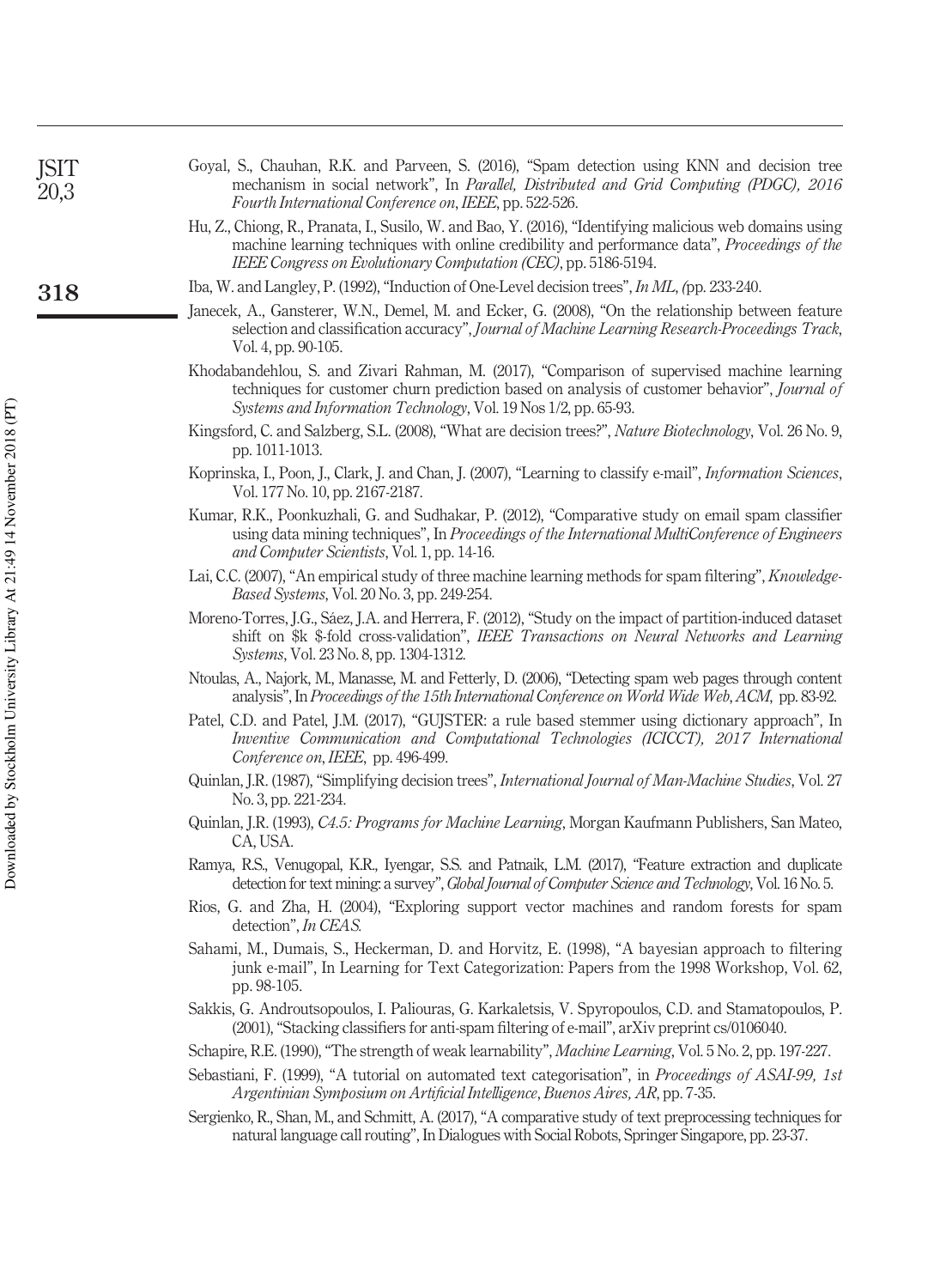- Shah, N.F. and Kumar, P. (2018), "A comparative analysis of various spam classifications", In Progress in Intelligent Computing Techniques: Theory, Practice, and Applications, Springer, Singapore, pp. 265-271.
- Tang, Y., Krasser, S., He, Y., Yang, W. and Alperovitch, D. (2008), "Support vector machines and random forests modeling for spam senders behavior analysis", In *Global Telecommunications Conference, 2008, IEEE GLOBECOM 2008, IEEE*, *IEEE*, pp. 1-5.
- Tripathi, A. and Trivedi, S.K. (2016), "Sentiment analyis of indian movie review with various feature selection techniques", In *Advances in Computer Applications (ICACA), IEEE International Conference on*, *IEEE*, pp. 181-185.
- Trivedi, S.K. (2016d), "A study of machine learning classifiers for spam detection", In *Computational and Business Intelligence (ISCBI), 2016 4th International Symposium on*, *IEEE*, pp. 176-180.
- Trivedi, S.K. and Dey, S. (2013a), "Effect of various kernels and feature selection methods on SVM performance for detecting email spams", *International Journal of Computer Applications*, Vol. 66 No. 21.
- Trivedi, S.K. and Dey, S. (2013b), "Interplay between probabilistic classifiers and boosting algorithms for detecting complex unsolicited emails", *Journal of Advances in Computer Networks*, Vol. 1 No. 2.
- Trivedi, S.K. and Dey, S. (2013c), "An enhanced genetic programming approach for detecting unsolicited emails", In *Proc. 2013 IEEE 16th International Conference on Computational Science and Engineering*, *Australia Published by IEEE Computer Society*, *Sydney*, 978-0-7695-5096-1/13 \$31.00 © 2013 IEEE DOI 10.1109/CSE.2013.171
- Trivedi, S.K. and Dey, S. (2013d), "Effect of feature selection methods on machine learning classifiers for detecting email spams", In *Proceedings of the 2013 Research in Adaptive and Convergent Systems*, *ACM*, (pp. 35-40).
- Trivedi, S.K. and Dey, S. (2014), "Interaction between feature subset selection techniques and machine learning classifiers for detecting unsolicited emails", *ACM SIGAPP Applied Computing Review*, Vol. 14 No. 1, pp. 53-61.
- Trivedi, S.K. and Dey, S. (2016a), "A novel committee selection mechanism for combining classifiers to detect unsolicited emails", *VINE Journal of Information and Knowledge Management Systems*, Vol. 46 No. 4, pp. 524-548.
- Trivedi, S.K. and Dey, S. (2016b), "A comparative study of various supervised feature selection methods for spam classification", In *Proceedings of the Second International Conference on Information and Communication Technology for Competitive Strategies*, *ACM*, (p. 64).
- Trivedi, S.K. and Dey, S. (2016c), "A combining classifiers approach for detecting email spams", In *Advanced Information Networking and Applications Workshops (WAINA), 2016 30th International Conference on*, *IEEE*, pp. 355-360.
- Witten, I.H. and Frank, E. (2005), *Data Mining: practical Machine Learning Tools and Techniques*, 2nd ed., Morgan Kaufmann series in data management systems, The United States of America.
- Wu, S., Chen, Y.C., Li, X., Wu, A.C., You, J.J. and Zheng, W.S. (2016), "An enhanced deep feature representation for person re-identification", In *Applications of Computer Vision (WACV), 2016 IEEE Winter Conference on*, *IEEE*, pp. 1-8.
- Yang, Z., Nie, X., Xu, W. and Guo, J. (2006), "An approach to spam detection by naive bayes ensemble based on decision induction", In *Intelligent Systems Design and Applications, 2006. ISDA'06. Sixth International Conference on*, *IEEE*, Vol. 2, pp. 861-866.
- Youn, S. and McLeod, D. (2007), "Efficient spam email filtering using adaptive ontology", In Information Technology, 2007. ITNG'07. Fourth International Conference on (pp. 249-254). *IEEE*.
- Zhang, Y., Wang, S. and Wu, L. (2012), "Spam detection via feature selection and decision tree", *Advanced Science Letters*, Vol. 5 No. 2, pp. 726-730.
- Zhang, Y., Wang, S., Phillips, P. and Ji, G. (2014),"Binary PSO with mutation operator for feature selection using decision tree applied to spam detection", *Knowledge-Based Systems*, Vol. 64, pp. 22-31.
- Zhou, Z.H. (2012), *Ensemble Methods: Foundations and Algorithms*, Chapman and Hall/CRC.